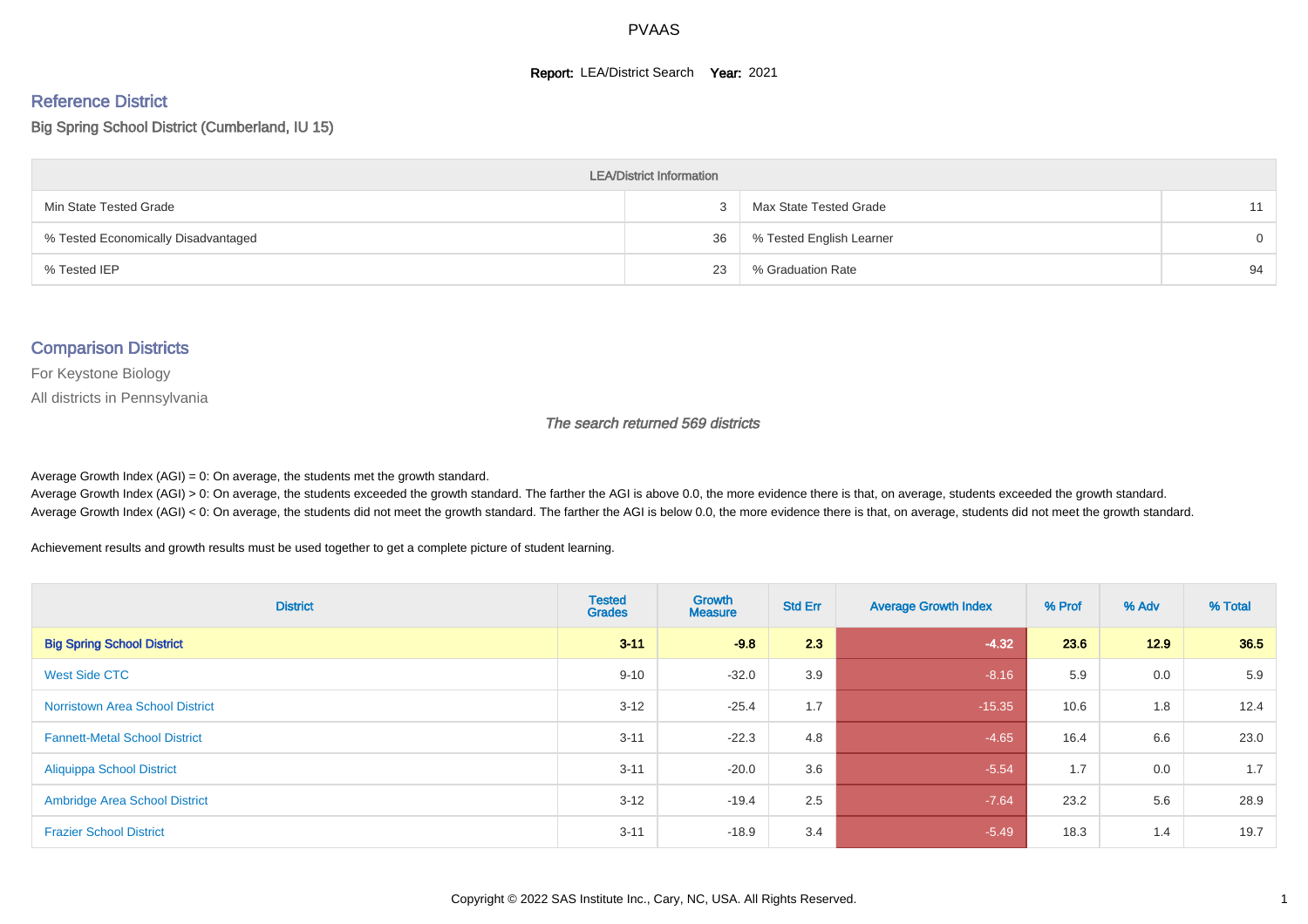| <b>District</b>                                    | <b>Tested</b><br><b>Grades</b> | Growth<br><b>Measure</b> | <b>Std Err</b> | <b>Average Growth Index</b> | % Prof | % Adv   | % Total |
|----------------------------------------------------|--------------------------------|--------------------------|----------------|-----------------------------|--------|---------|---------|
| <b>Big Spring School District</b>                  | $3 - 11$                       | $-9.8$                   | 2.3            | $-4.32$                     | 23.6   | $12.9$  | 36.5    |
| <b>Big Beaver Falls Area School District</b>       | $3 - 11$                       | $-17.9$                  | 2.8            | $-6.27$                     | 9.4    | 2.8     | 12.2    |
| <b>Muhlenberg School District</b>                  | $3 - 10$                       | $-17.8$                  | 1.9            | $-9.34$                     | 12.4   | 4.6     | 17.0    |
| <b>York City School District</b>                   | $3 - 12$                       | $-17.7$                  | 1.8            | $-10.05$                    | 3.2    | 0.7     | 3.9     |
| <b>Cheltenham School District</b>                  | $3 - 11$                       | $-17.6$                  | 2.0            | $-8.74$                     | 24.4   | 8.3     | 32.6    |
| Imhotep Institute Charter High School              | $9 - 11$                       | $-17.6$                  | 5.8            | $-3.03$                     | 15.4   | 0.0     | 15.4    |
| <b>Williamsburg Community School District</b>      | $3 - 11$                       | $-16.9$                  | 4.1            | $-4.14$                     | 22.4   | $0.0\,$ | 22.4    |
| <b>Allentown City School District</b>              | $3 - 12$                       | $-16.9$                  | 1.4            | $-12.37$                    | 5.9    | 0.4     | 6.3     |
| <b>Chartiers-Houston School District</b>           | $3 - 10$                       | $-16.5$                  | 3.5            | $-4.79$                     | 26.3   | 6.6     | 32.9    |
| Meyersdale Area School District                    | $3 - 11$                       | $-16.1$                  | 3.3            | $-4.94$                     | 20.3   | 5.8     | 26.1    |
| <b>Washington School District</b>                  | $3 - 11$                       | $-15.9$                  | 2.9            | $-5.44$                     | 12.9   | 1.7     | 14.7    |
| <b>North Hills School District</b>                 | $3 - 11$                       | $-15.8$                  | 1.8            | $-8.84$                     | 26.4   | 19.8    | 46.2    |
| La Academia Partnership Charter School             | $6 - 11$                       | $-15.5$                  | 5.7            | $-2.70$                     | 2.3    | 0.0     | 2.3     |
| <b>Turkeyfoot Valley Area School District</b>      | $3-12$                         | $-15.4$                  | 5.8            | $-2.66$                     | 3.8    | $3.8\,$ | 7.6     |
| <b>Lincoln Park Performing Arts Charter School</b> | $7 - 11$                       | $-14.9$                  | 2.7            | $-5.45$                     | 39.3   | 8.9     | 48.2    |
| Philadelphia Academy Charter School                | $3 - 11$                       | $-14.7$                  | 2.7            | $-5.42$                     | 21.6   | 3.9     | 25.5    |
| <b>Hanover Area School District</b>                | $3 - 11$                       | $-14.7$                  | 4.7            | $-3.13$                     | 12.1   | 3.0     | 15.2    |
| <b>Executive Education Academy Charter School</b>  | $3 - 10$                       | $-14.6$                  | 3.0            | $-4.81$                     | 8.5    | 1.2     | 9.8     |
| <b>Shade-Central City School District</b>          | $3 - 11$                       | $-14.6$                  | 4.0            | $-3.68$                     | 9.6    | 0.0     | 9.6     |
| <b>Northwestern School District</b>                | $3 - 11$                       | $-14.6$                  | 3.2            | $-4.51$                     | 32.5   | 13.7    | 46.2    |
| <b>Butler Area School District</b>                 | $3 - 11$                       | $-14.1$                  | 1.5            | $-9.60$                     | 26.4   | 11.1    | 37.5    |
| <b>Greater Latrobe School District</b>             | $3 - 11$                       | $-14.1$                  | 2.0            | $-7.14$                     | 41.0   | 12.6    | 53.6    |
| <b>California Area School District</b>             | $3 - 10$                       | $-13.7$                  | 4.5            | $-3.06$                     | 41.7   | 16.7    | 58.3    |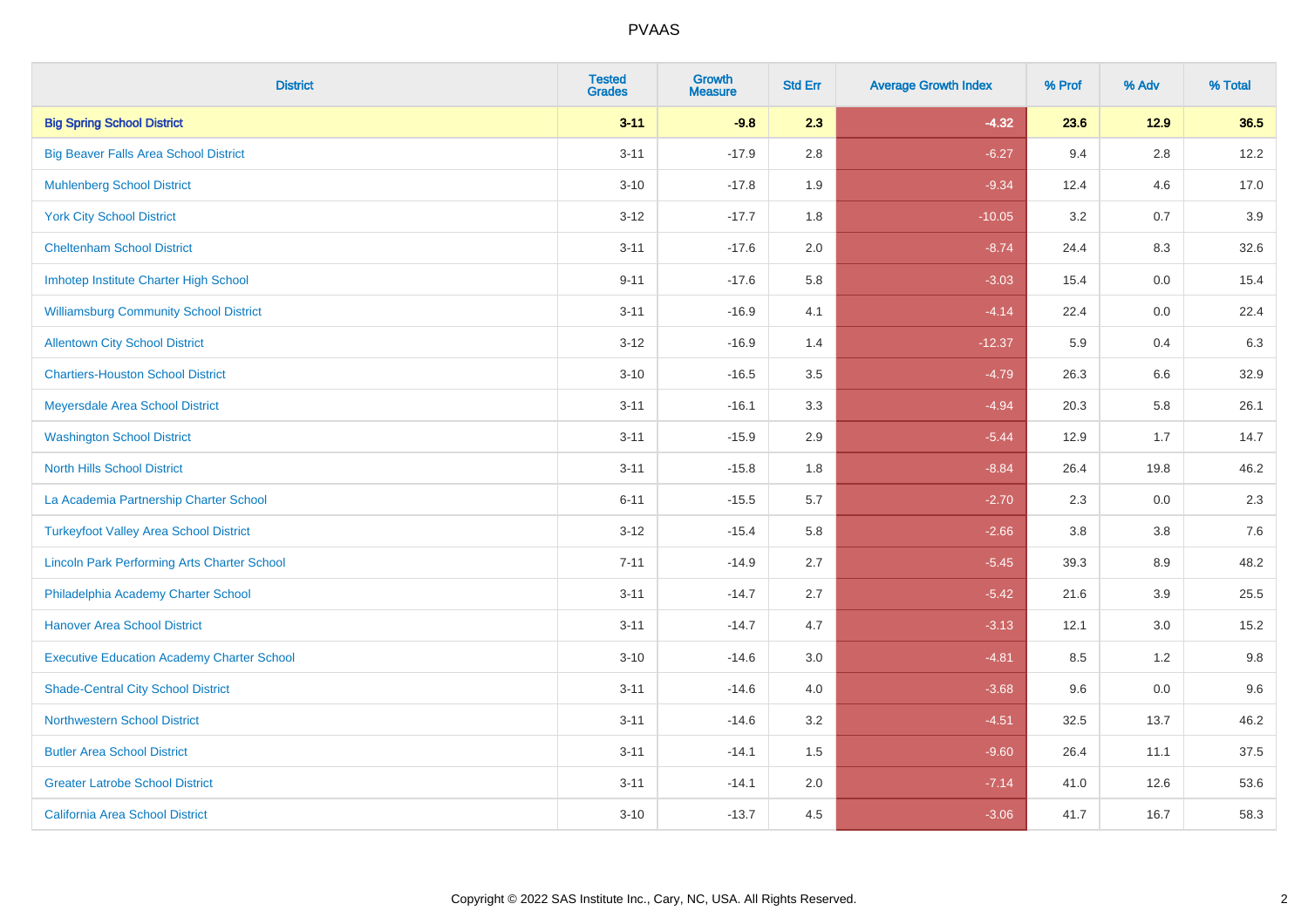| <b>District</b>                                | <b>Tested</b><br><b>Grades</b> | Growth<br><b>Measure</b> | <b>Std Err</b> | <b>Average Growth Index</b> | % Prof | % Adv   | % Total |
|------------------------------------------------|--------------------------------|--------------------------|----------------|-----------------------------|--------|---------|---------|
| <b>Big Spring School District</b>              | $3 - 11$                       | $-9.8$                   | 2.3            | $-4.32$                     | 23.6   | $12.9$  | 36.5    |
| <b>New Castle Area School District</b>         | $3 - 12$                       | $-13.6$                  | 2.3            | $-5.99$                     | 17.6   | 2.0     | 19.5    |
| <b>Central Fulton School District</b>          | $3 - 11$                       | $-13.3$                  | 3.2            | $-4.20$                     | 18.1   | 9.7     | 27.8    |
| <b>Panther Valley School District</b>          | $3-12$                         | $-13.3$                  | 3.2            | $-4.10$                     | 31.5   | 4.1     | 35.6    |
| <b>Greenville Area School District</b>         | $3 - 11$                       | $-13.2$                  | 3.0            | $-4.45$                     | 32.1   | 4.6     | 36.7    |
| Morrisville Borough School District            | $3 - 11$                       | $-13.1$                  | 3.7            | $-3.52$                     | 4.9    | 1.6     | 6.6     |
| <b>Tussey Mountain School District</b>         | $3 - 12$                       | $-13.0$                  | 3.3            | $-3.93$                     | 11.1   | $3.2\,$ | 14.3    |
| <b>Riverview School District</b>               | $3 - 11$                       | $-13.0$                  | 4.0            | $-3.29$                     | 43.1   | 7.8     | 51.0    |
| <b>Pittsburgh School District</b>              | $3 - 11$                       | $-13.0$                  | 1.1            | $-12.25$                    | 16.1   | 6.5     | 22.6    |
| <b>Tacony Academy Charter School</b>           | $3 - 11$                       | $-12.9$                  | 3.3            | $-3.90$                     | 8.6    | 1.4     | 10.0    |
| <b>Central Cambria School District</b>         | $3 - 11$                       | $-12.7$                  | 2.3            | $-5.61$                     | 19.4   | 7.4     | 26.9    |
| <b>Neshannock Township School District</b>     | $3 - 10$                       | $-12.5$                  | 2.7            | $-4.73$                     | 29.0   | 13.0    | 42.0    |
| <b>Ellwood City Area School District</b>       | $3 - 11$                       | $-12.5$                  | 3.1            | $-4.00$                     | 26.7   | 8.7     | 35.4    |
| <b>Southmoreland School District</b>           | $3 - 11$                       | $-12.5$                  | 3.1            | $-4.04$                     | 33.3   | 15.5    | 48.8    |
| <b>Wilkes-Barre Area School District</b>       | $3 - 11$                       | $-12.4$                  | 2.4            | $-5.18$                     | 14.2   | 3.7     | 17.9    |
| <b>Hanover Public School District</b>          | $3 - 11$                       | $-12.4$                  | 2.7            | $-4.50$                     | 22.7   | 6.2     | 28.9    |
| <b>Girard School District</b>                  | $3 - 11$                       | $-12.3$                  | 2.6            | $-4.76$                     | 29.7   | 18.9    | 48.6    |
| <b>Dunmore School District</b>                 | $3 - 11$                       | $-12.2$                  | 2.7            | $-4.51$                     | 15.0   | 5.3     | 20.4    |
| <b>Mcguffey School District</b>                | $3 - 11$                       | $-12.1$                  | 3.0            | $-4.06$                     | 12.8   | 5.9     | 18.6    |
| Jefferson-Morgan School District               | $3 - 10$                       | $-12.0$                  | 3.9            | $-3.09$                     | 28.6   | 6.1     | 34.7    |
| <b>West Mifflin Area School District</b>       | $3-12$                         | $-11.9$                  | 2.5            | $-4.77$                     | 15.9   | 4.0     | 19.9    |
| <b>Windber Area School District</b>            | $3 - 11$                       | $-11.9$                  | 3.0            | $-3.94$                     | 41.0   | 10.3    | 51.3    |
| Lehigh Valley Charter High School For The Arts | $9 - 10$                       | $-11.8$                  | 2.5            | $-4.76$                     | 28.9   | 5.7     | 34.6    |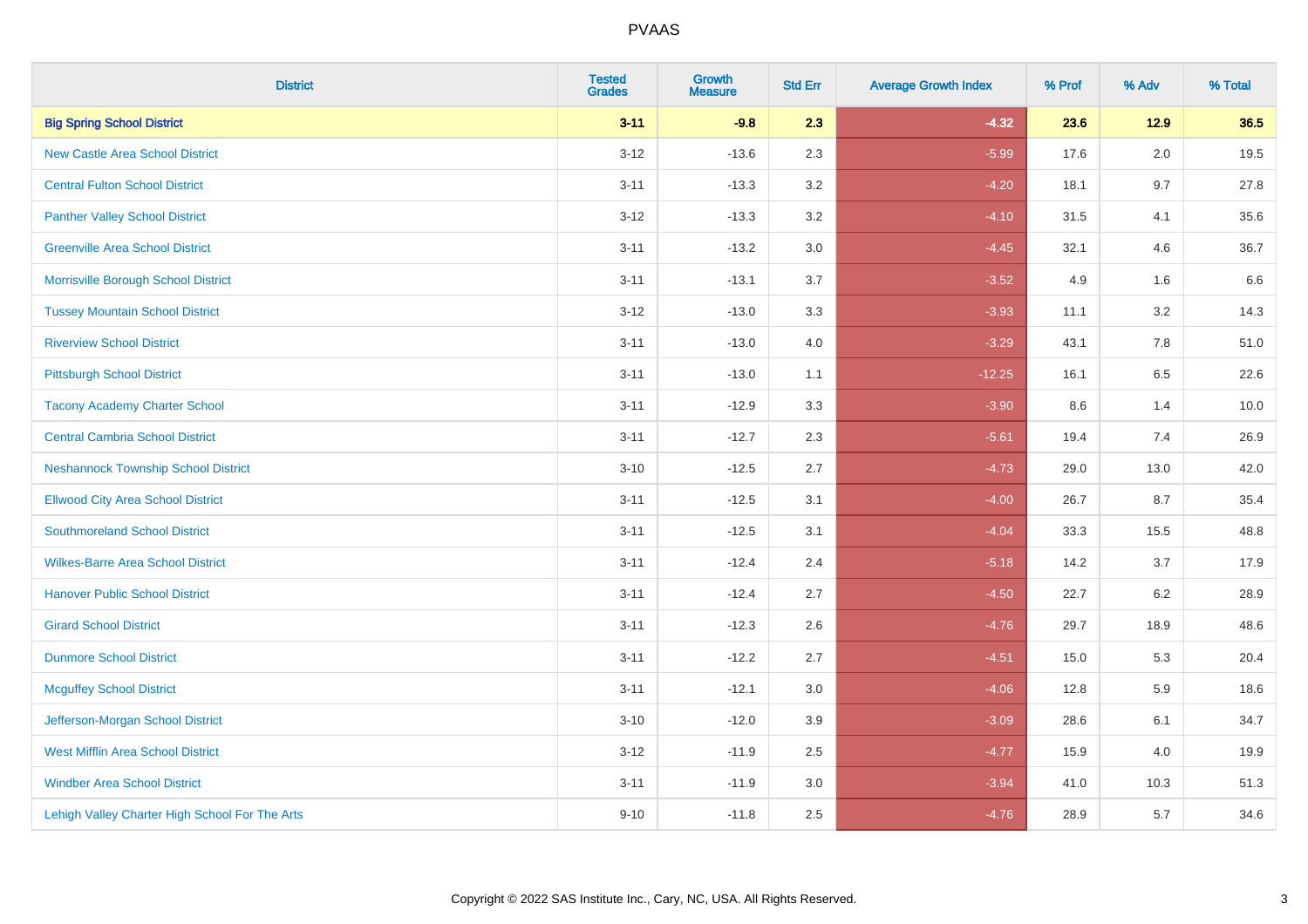| <b>District</b>                               | <b>Tested</b><br><b>Grades</b> | Growth<br><b>Measure</b> | <b>Std Err</b> | <b>Average Growth Index</b> | % Prof | % Adv   | % Total |
|-----------------------------------------------|--------------------------------|--------------------------|----------------|-----------------------------|--------|---------|---------|
| <b>Big Spring School District</b>             | $3 - 11$                       | $-9.8$                   | 2.3            | $-4.32$                     | 23.6   | 12.9    | 36.5    |
| <b>Derry Area School District</b>             | $3 - 11$                       | $-11.8$                  | 2.6            | $-4.53$                     | 34.8   | 6.1     | 40.9    |
| <b>Moniteau School District</b>               | $3 - 11$                       | $-11.8$                  | 2.9            | $-4.07$                     | 22.6   | $5.0\,$ | 27.6    |
| Jefferson County-Dubois AVTS                  | $9 - 11$                       | $-11.7$                  | 3.1            | $-3.72$                     | 17.6   | $2.8\,$ | 20.4    |
| <b>Williamsport Area School District</b>      | $3 - 11$                       | $-11.7$                  | 1.4            | $-8.29$                     | 18.2   | 10.5    | 28.7    |
| <b>Forbes Road School District</b>            | $3 - 11$                       | $-11.5$                  | 4.7            | $-2.43$                     | 23.1   | 10.3    | 33.3    |
| <b>Old Forge School District</b>              | $3 - 12$                       | $-11.3$                  | 3.1            | $-3.62$                     | 28.6   | 13.2    | 41.8    |
| <b>Burgettstown Area School District</b>      | $3 - 11$                       | $-11.2$                  | 3.2            | $-3.46$                     | 16.0   | 2.7     | 18.7    |
| <b>Mid Valley School District</b>             | $3 - 10$                       | $-11.1$                  | 2.7            | $-4.07$                     | 28.3   | 8.1     | 36.4    |
| Lackawanna Trail School District              | $3 - 10$                       | $-11.0$                  | 3.3            | $-3.35$                     | 13.1   | 18.0    | 31.2    |
| <b>York Co School Of Technology</b>           | $9 - 12$                       | $-10.9$                  | 1.6            | $-6.79$                     | 22.6   | 4.0     | 26.6    |
| <b>East Lycoming School District</b>          | $3 - 11$                       | $-10.9$                  | 2.1            | $-5.08$                     | 22.5   | 8.2     | 30.8    |
| Jim Thorpe Area School District               | $3 - 11$                       | $-10.9$                  | 2.4            | $-4.48$                     | 19.5   | 6.0     | 25.5    |
| <b>Ligonier Valley School District</b>        | $3 - 11$                       | $-10.8$                  | 3.1            | $-3.43$                     | 34.1   | 5.8     | 39.9    |
| <b>General Mclane School District</b>         | $3 - 11$                       | $-10.7$                  | 2.4            | $-4.40$                     | 34.0   | 15.6    | 49.6    |
| <b>Mohawk Area School District</b>            | $3 - 11$                       | $-10.5$                  | 2.8            | $-3.75$                     | 35.1   | 10.6    | 45.7    |
| <b>Kennett Consolidated School District</b>   | $3 - 11$                       | $-10.4$                  | 1.7            | $-6.27$                     | 28.7   | 14.0    | 42.7    |
| <b>Commodore Perry School District</b>        | $3 - 11$                       | $-10.4$                  | 4.5            | $-2.30$                     | 29.4   | 5.9     | 35.3    |
| <b>Hempfield Area School District</b>         | $3 - 12$                       | $-10.2$                  | 1.6            | $-6.37$                     | 28.1   | 19.2    | 47.3    |
| <b>Scranton School District</b>               | $3 - 12$                       | $-10.1$                  | 2.5            | $-4.04$                     | 20.0   | 7.7     | 27.7    |
| <b>Milton Area School District</b>            | $3 - 11$                       | $-10.1$                  | 2.5            | $-4.04$                     | 23.0   | 11.3    | 34.2    |
| <b>Lancaster School District</b>              | $3 - 12$                       | $-10.0$                  | 1.4            | $-7.22$                     | 9.0    | 3.9     | 12.8    |
| <b>Clarion-Limestone Area School District</b> | $3 - 12$                       | $-10.0$                  | 3.6            | $-2.76$                     | 28.3   | 20.0    | 48.3    |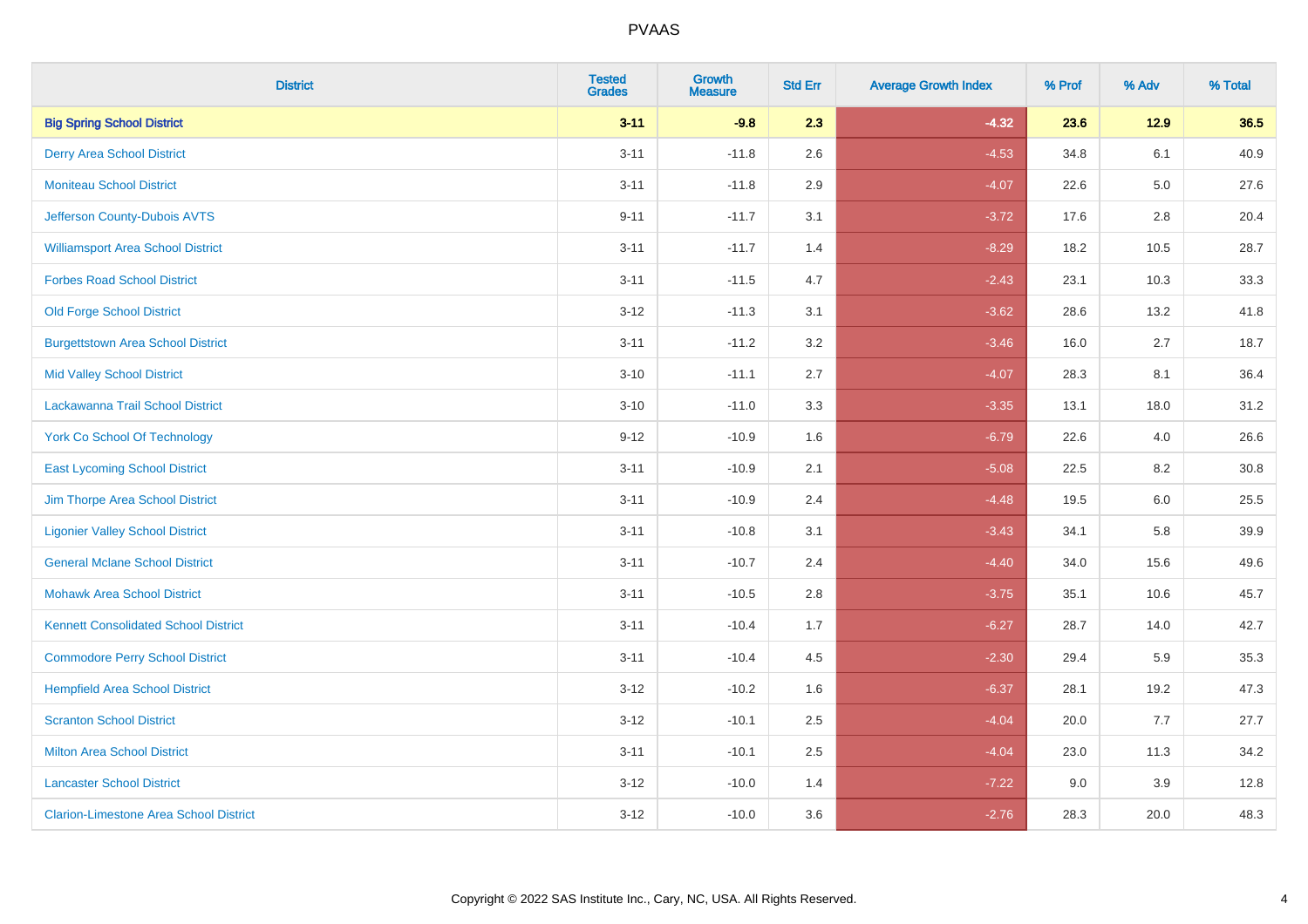| <b>District</b>                                | <b>Tested</b><br><b>Grades</b> | <b>Growth</b><br><b>Measure</b> | <b>Std Err</b> | <b>Average Growth Index</b> | % Prof | % Adv  | % Total |
|------------------------------------------------|--------------------------------|---------------------------------|----------------|-----------------------------|--------|--------|---------|
| <b>Big Spring School District</b>              | $3 - 11$                       | $-9.8$                          | 2.3            | $-4.32$                     | 23.6   | $12.9$ | 36.5    |
| <b>Deer Lakes School District</b>              | $3 - 11$                       | $-10.0$                         | 2.5            | $-4.02$                     | 27.7   | 9.9    | 37.6    |
| <b>Lawrence County CTC</b>                     | $10 - 11$                      | $-9.8$                          | 3.7            | $-2.68$                     | 7.3    | 0.0    | 7.3     |
| <b>Big Spring School District</b>              | $3 - 11$                       | $-9.8$                          | 2.3            | $-4.32$                     | 23.6   | $12.9$ | 36.5    |
| <b>West York Area School District</b>          | $3 - 12$                       | $-9.8$                          | 2.7            | $-3.57$                     | 21.9   | 10.9   | 32.8    |
| <b>Mastery Charter School - Gratz Campus</b>   | $7 - 10$                       | $-9.5$                          | 4.6            | $-2.09$                     | 0.0    | 3.4    | 3.4     |
| Jamestown Area School District                 | $3 - 11$                       | $-9.5$                          | 4.1            | $-2.33$                     | 41.5   | 4.9    | 46.3    |
| <b>Antietam School District</b>                | $3 - 10$                       | $-9.5$                          | 3.7            | $-2.57$                     | 20.9   | 1.5    | 22.4    |
| <b>Coatesville Area School District</b>        | $3 - 11$                       | $-9.5$                          | 1.6            | $-5.81$                     | 12.8   | 3.3    | 16.2    |
| <b>Plum Borough School District</b>            | $3 - 11$                       | $-9.4$                          | 2.4            | $-3.98$                     | 32.9   | 27.4   | 60.4    |
| Insight PA Cyber Charter School                | $3 - 11$                       | $-9.4$                          | 5.8            | $-1.62$                     | 25.6   | 4.6    | 30.2    |
| <b>Western Beaver County School District</b>   | $3 - 11$                       | $-9.3$                          | 4.2            | $-2.20$                     | 45.1   | 3.9    | 49.0    |
| <b>Carbon Career &amp; Technical Institute</b> | $9 - 11$                       | $-9.3$                          | 3.2            | $-2.92$                     | 19.6   | 2.2    | 21.7    |
| <b>Chartiers Valley School District</b>        | $3 - 11$                       | $-9.1$                          | 2.1            | $-4.23$                     | 20.7   | 17.4   | 38.0    |
| <b>South Park School District</b>              | $3 - 11$                       | $-8.8$                          | 2.5            | $-3.46$                     | 28.1   | 17.0   | 45.2    |
| <b>Grove City Area School District</b>         | $3 - 12$                       | $-8.8$                          | 2.3            | $-3.89$                     | 25.6   | 16.4   | 42.0    |
| <b>Trinity Area School District</b>            | $3 - 11$                       | $-8.7$                          | 1.8            | $-4.87$                     | 20.9   | 9.8    | 30.8    |
| <b>Union City Area School District</b>         | $3 - 12$                       | $-8.7$                          | 3.3            | $-2.59$                     | 29.7   | 10.9   | 40.6    |
| <b>Shanksville-Stonycreek School District</b>  | $3 - 10$                       | $-8.6$                          | 5.5            | $-1.55$                     | 17.6   | 23.5   | 41.2    |
| Southern Columbia Area School District         | $3 - 11$                       | $-8.5$                          | 3.0            | $-2.83$                     | 30.5   | 12.8   | 43.3    |
| <b>Interboro School District</b>               | $3 - 12$                       | $-8.4$                          | 2.0            | $-4.27$                     | 27.6   | 6.4    | 34.1    |
| <b>Montoursville Area School District</b>      | $3 - 12$                       | $-8.4$                          | 2.6            | $-3.17$                     | 38.8   | 18.2   | 57.0    |
| Salisbury-Elk Lick School District             | $3 - 11$                       | $-8.4$                          | 5.8            | $-1.45$                     | 33.3   | 5.6    | 38.9    |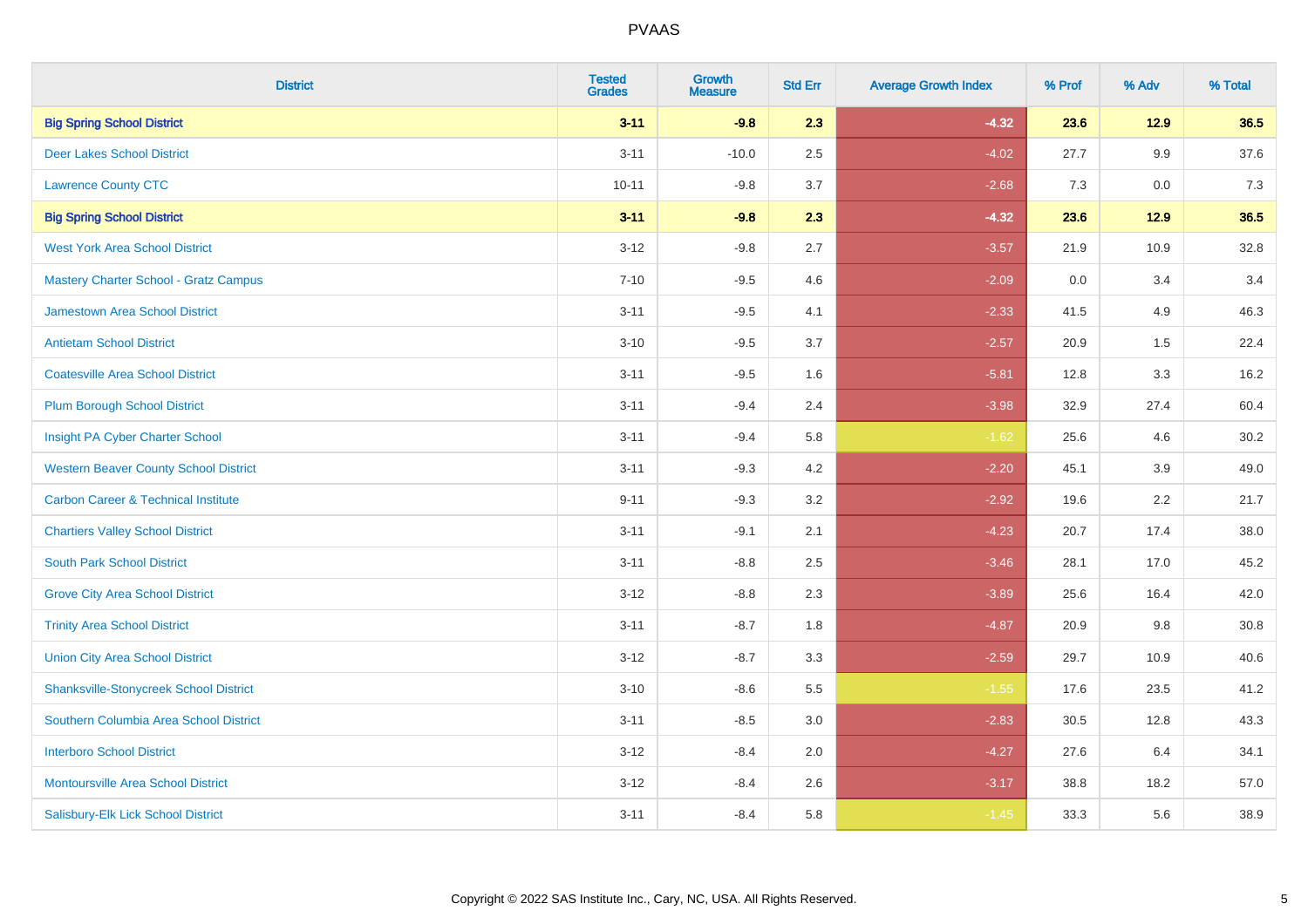| <b>District</b>                               | <b>Tested</b><br><b>Grades</b> | Growth<br><b>Measure</b> | <b>Std Err</b> | <b>Average Growth Index</b> | % Prof | % Adv | % Total |
|-----------------------------------------------|--------------------------------|--------------------------|----------------|-----------------------------|--------|-------|---------|
| <b>Big Spring School District</b>             | $3 - 11$                       | $-9.8$                   | 2.3            | $-4.32$                     | 23.6   | 12.9  | 36.5    |
| <b>Shikellamy School District</b>             | $3 - 10$                       | $-8.3$                   | 2.4            | $-3.42$                     | 20.8   | 18.5  | 39.2    |
| <b>Achievement House Charter School</b>       | $7 - 11$                       | $-8.2$                   | 3.6            | $-2.28$                     | 16.7   | 2.8   | 19.4    |
| <b>Pittston Area School District</b>          | $3 - 11$                       | $-8.2$                   | 2.2            | $-3.75$                     | 26.7   | 14.8  | 41.5    |
| <b>West Greene School District</b>            | $3 - 11$                       | $-8.1$                   | 3.9            | $-2.08$                     | 31.0   | 11.9  | 42.9    |
| Boys Latin Of Philadelphia Charter School     | $6 - 12$                       | $-8.0$                   | 2.7            | $-3.02$                     | 1.4    | 0.0   | 1.4     |
| Jenkintown School District                    | $3 - 11$                       | $-7.9$                   | 4.1            | $-1.92$                     | 34.1   | 27.3  | 61.4    |
| <b>Mount Carmel Area School District</b>      | $3 - 11$                       | $-7.9$                   | 2.3            | $-3.38$                     | 18.2   | 4.4   | 22.6    |
| Philadelphia City School District             | $3 - 12$                       | $-7.8$                   | 0.6            | $-13.43$                    | 16.4   | 6.5   | 22.9    |
| <b>Somerset Area School District</b>          | $3 - 11$                       | $-7.6$                   | 2.4            | $-3.17$                     | 21.0   | 14.5  | 35.5    |
| <b>Octorara Area School District</b>          | $3 - 11$                       | $-7.5$                   | 3.2            | $-2.35$                     | 26.1   | 17.0  | 43.2    |
| <b>Redbank Valley School District</b>         | $3 - 11$                       | $-7.5$                   | 3.1            | $-2.41$                     | 12.4   | 10.6  | 23.1    |
| <b>Blairsville-Saltsburg School District</b>  | $3 - 11$                       | $-7.5$                   | 2.8            | $-2.67$                     | 20.1   | 8.2   | 28.3    |
| <b>Bristol Township School District</b>       | $3 - 11$                       | $-7.4$                   | 1.4            | $-5.32$                     | 13.8   | 4.6   | 18.4    |
| <b>West Middlesex Area School District</b>    | $3 - 10$                       | $-7.4$                   | 3.5            | $-2.11$                     | 32.0   | 9.6   | 41.6    |
| Lincoln Leadership Academy Charter School     | $3 - 12$                       | $-7.4$                   | 3.7            | $-1.99$                     | 6.4    | 2.1   | 8.5     |
| Catasauqua Area School District               | $3 - 12$                       | $-7.3$                   | 2.8            | $-2.58$                     | 27.1   | 11.2  | 38.3    |
| <b>Innovative Arts Academy Charter School</b> | $6 - 11$                       | $-7.2$                   | 2.5            | $-2.83$                     | 2.0    | 0.0   | $2.0\,$ |
| <b>Keystone Oaks School District</b>          | $3 - 11$                       | $-7.2$                   | 2.3            | $-3.14$                     | 30.0   | 11.1  | 41.0    |
| <b>Karns City Area School District</b>        | $3 - 11$                       | $-7.2$                   | 2.6            | $-2.71$                     | 26.4   | 20.8  | 47.2    |
| Columbia-Montour AVTS                         | $9 - 10$                       | $-7.1$                   | 2.8            | $-2.52$                     | 19.5   | 3.2   | 22.7    |
| <b>Carmichaels Area School District</b>       | $3 - 10$                       | $-7.0$                   | 3.1            | $-2.30$                     | 17.8   | 9.6   | 27.4    |
| <b>Sto-Rox School District</b>                | $3 - 10$                       | $-7.0$                   | 3.5            | $-1.99$                     | 3.2    | 0.0   | 3.2     |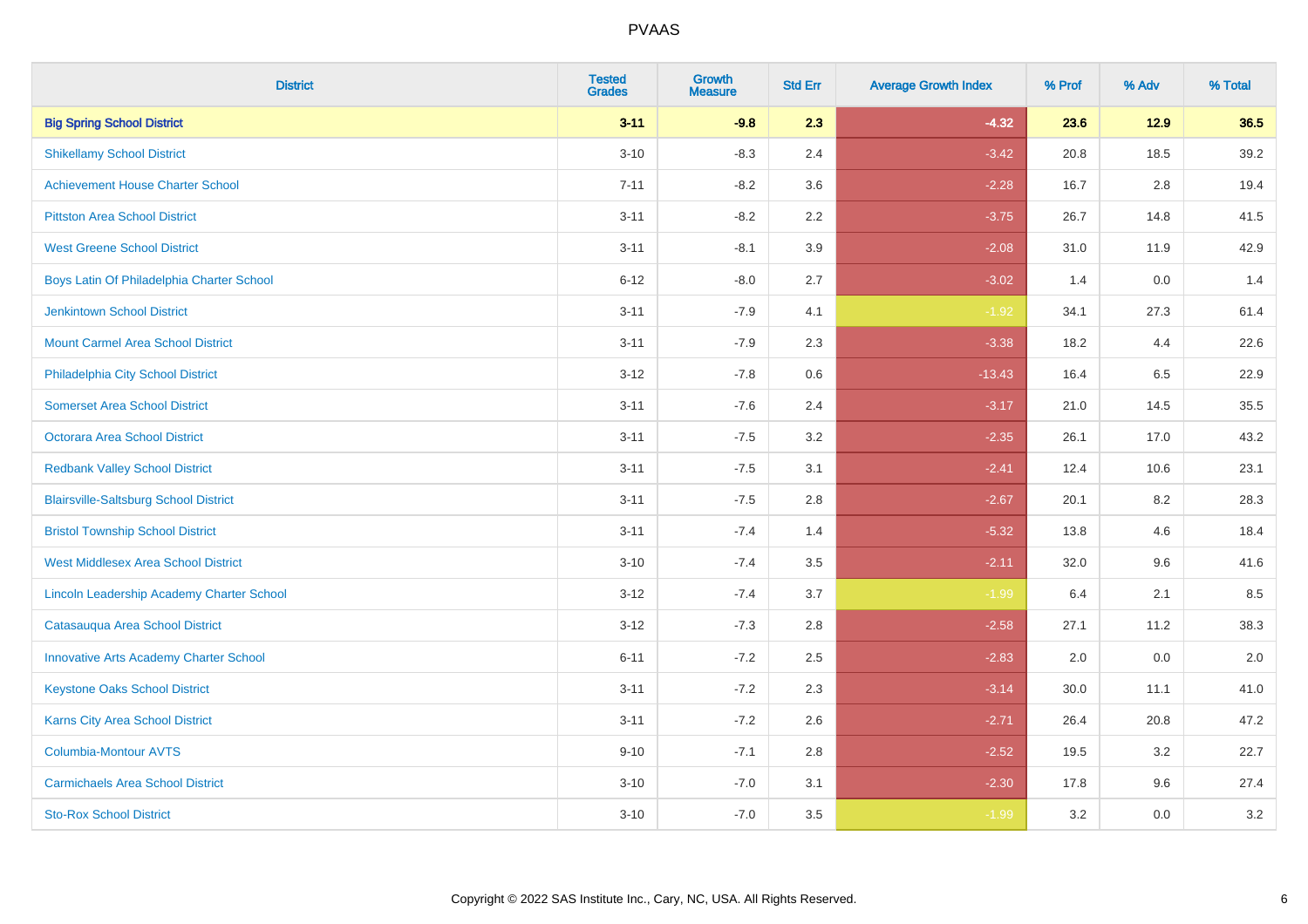| <b>District</b>                                        | <b>Tested</b><br><b>Grades</b> | Growth<br><b>Measure</b> | <b>Std Err</b> | <b>Average Growth Index</b> | % Prof | % Adv | % Total |
|--------------------------------------------------------|--------------------------------|--------------------------|----------------|-----------------------------|--------|-------|---------|
| <b>Big Spring School District</b>                      | $3 - 11$                       | $-9.8$                   | 2.3            | $-4.32$                     | 23.6   | 12.9  | 36.5    |
| <b>Berwick Area School District</b>                    | $3 - 11$                       | $-6.9$                   | 2.4            | $-2.84$                     | 22.3   | 11.5  | 33.8    |
| <b>Richland School District</b>                        | $3 - 11$                       | $-6.9$                   | 2.6            | $-2.63$                     | 40.1   | 20.9  | 61.0    |
| <b>Greensburg Salem School District</b>                | $3 - 11$                       | $-6.9$                   | $2.2\,$        | $-3.06$                     | 30.3   | 13.3  | 43.6    |
| <b>Corry Area School District</b>                      | $3 - 11$                       | $-6.8$                   | 2.3            | $-3.01$                     | 24.0   | 8.8   | 32.8    |
| <b>Greater Nanticoke Area School District</b>          | $3 - 12$                       | $-6.8$                   | 2.6            | $-2.58$                     | 15.2   | 8.9   | 24.1    |
| <b>Millersburg Area School District</b>                | $3 - 11$                       | $-6.6$                   | 3.4            | $-1.92$                     | 24.1   | 10.3  | 34.5    |
| <b>Sharon City School District</b>                     | $3 - 11$                       | $-6.5$                   | 2.3            | $-2.79$                     | 13.1   | 5.0   | 18.1    |
| <b>Keystone Education Center Charter School</b>        | $3 - 12$                       | $-6.5$                   | 5.1            | $-1.28$                     | 0.0    | 0.0   | 0.0     |
| <b>Union Area School District</b>                      | $3 - 11$                       | $-6.5$                   | 3.8            | $-1.70$                     | 30.6   | 12.2  | 42.9    |
| Perseus House Charter School Of Excellence             | $6 - 11$                       | $-6.4$                   | 2.6            | $-2.50$                     | 0.9    | 0.0   | 0.9     |
| <b>East Allegheny School District</b>                  | $3 - 11$                       | $-6.4$                   | 3.0            | $-2.11$                     | 21.0   | 7.4   | 28.4    |
| <b>Conemaugh Valley School District</b>                | $3 - 12$                       | $-6.3$                   | 4.1            | $-1.54$                     | 23.7   | 5.1   | 28.8    |
| <b>Wellsboro Area School District</b>                  | $3 - 11$                       | $-6.3$                   | 3.0            | $-2.08$                     | 24.4   | 13.4  | 37.8    |
| <b>Freedom Area School District</b>                    | $3 - 11$                       | $-6.3$                   | 3.1            | $-2.04$                     | 22.9   | 8.4   | 31.3    |
| <b>Riverside School District</b>                       | $3 - 11$                       | $-6.2$                   | 2.7            | $-2.33$                     | 20.8   | 17.0  | 37.7    |
| <b>Environmental Charter School At Frick Park</b>      | $3-9$                          | $-6.2$                   | 3.7            | $-1.67$                     | 25.9   | 3.4   | 29.3    |
| <b>Avonworth School District</b>                       | $3 - 10$                       | $-6.2$                   | 2.3            | $-2.68$                     | 35.9   | 14.1  | 50.0    |
| <b>Eastern York School District</b>                    | $3 - 11$                       | $-6.2$                   | 2.3            | $-2.70$                     | 27.8   | 18.5  | 46.4    |
| <b>Chester Charter Scholars Academy Charter School</b> | $3 - 12$                       | $-6.2$                   | 3.3            | $-1.88$                     | 2.2    | 0.0   | 2.2     |
| <b>Yough School District</b>                           | $3 - 10$                       | $-6.2$                   | 2.7            | $-2.27$                     | 28.9   | 8.8   | 37.7    |
| <b>Cambria Heights School District</b>                 | $3 - 10$                       | $-6.2$                   | 2.9            | $-2.11$                     | 25.0   | 13.0  | 38.0    |
| <b>Ridgway Area School District</b>                    | $3 - 11$                       | $-6.1$                   | 4.0            | $-1.53$                     | 42.2   | 15.6  | 57.8    |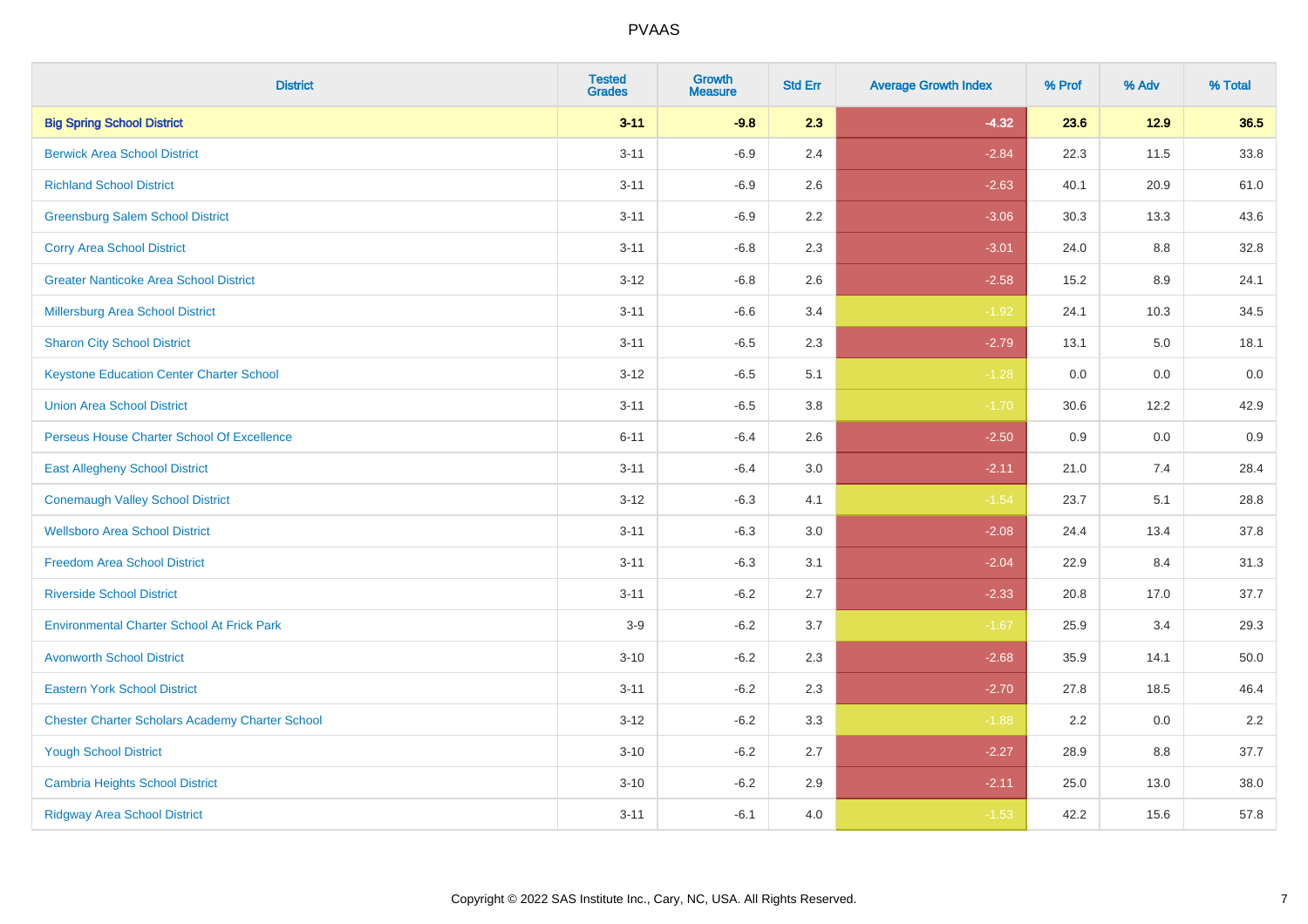| <b>District</b>                                 | <b>Tested</b><br><b>Grades</b> | <b>Growth</b><br><b>Measure</b> | <b>Std Err</b> | <b>Average Growth Index</b> | % Prof | % Adv | % Total |
|-------------------------------------------------|--------------------------------|---------------------------------|----------------|-----------------------------|--------|-------|---------|
| <b>Big Spring School District</b>               | $3 - 11$                       | $-9.8$                          | 2.3            | $-4.32$                     | 23.6   | 12.9  | 36.5    |
| <b>Montour School District</b>                  | $3 - 11$                       | $-6.1$                          | 2.1            | $-2.95$                     | 31.8   | 23.6  | 55.3    |
| <b>Elk Lake School District</b>                 | $3 - 11$                       | $-6.1$                          | 2.9            | $-2.12$                     | 26.3   | 11.6  | 37.9    |
| Mifflinburg Area School District                | $3 - 11$                       | $-6.0$                          | 2.1            | $-2.87$                     | 32.7   | 13.3  | 46.0    |
| <b>Gettysburg Area School District</b>          | $3 - 11$                       | $-6.0$                          | 2.0            | $-3.02$                     | 28.8   | 19.6  | 48.5    |
| <b>Westinghouse Arts Academy Charter School</b> | $9 - 10$                       | $-6.0$                          | 3.3            | $-1.81$                     | 20.2   | 8.9   | 29.1    |
| Southern Huntingdon County School District      | $3 - 11$                       | $-5.9$                          | 3.4            | $-1.76$                     | 32.8   | 4.9   | 37.7    |
| Lehigh Valley Academy Regional Charter School   | $3 - 11$                       | $-5.9$                          | 3.0            | $-1.98$                     | 20.0   | 7.7   | 27.7    |
| <b>Susquenita School District</b>               | $3 - 11$                       | $-5.9$                          | 2.6            | $-2.28$                     | 30.6   | 13.9  | 44.4    |
| <b>Bristol Borough School District</b>          | $3 - 12$                       | $-5.9$                          | 2.9            | $-2.00$                     | 27.8   | 3.3   | 31.1    |
| New Kensington-Arnold School District           | $3 - 11$                       | $-5.8$                          | 3.2            | $-1.80$                     | 10.8   | 1.2   | 12.0    |
| <b>Montgomery Area School District</b>          | $3 - 11$                       | $-5.8$                          | 3.2            | $-1.83$                     | 25.0   | 11.5  | 36.5    |
| <b>Weatherly Area School District</b>           | $3 - 11$                       | $-5.8$                          | 4.0            | $-1.44$                     | 32.1   | 8.9   | 41.1    |
| <b>Rochester Area School District</b>           | $3 - 11$                       | $-5.7$                          | 3.9            | $-1.45$                     | 14.9   | 2.1   | 17.0    |
| Selinsgrove Area School District                | $3 - 12$                       | $-5.7$                          | 2.1            | $-2.74$                     | 25.4   | 13.9  | 39.2    |
| <b>Harmony Area School District</b>             | $3 - 10$                       | $-5.7$                          | 5.0            | $-1.13$                     | 33.3   | 0.0   | 33.3    |
| Mechanicsburg Area School District              | $3 - 11$                       | $-5.7$                          | 1.6            | $-3.48$                     | 35.1   | 16.0  | 51.2    |
| Renaissance Academy Charter School              | $3 - 11$                       | $-5.6$                          | 3.1            | $-1.79$                     | 28.4   | 18.5  | 46.9    |
| <b>City CHS</b>                                 | $10 - 11$                      | $-5.6$                          | 2.4            | $-2.34$                     | 15.9   | 1.5   | 17.4    |
| <b>Millville Area School District</b>           | $3 - 12$                       | $-5.6$                          | 4.4            | $-1.26$                     | 31.4   | 11.4  | 42.9    |
| <b>Chambersburg Area School District</b>        | $3 - 11$                       | $-5.6$                          | 1.3            | $-4.42$                     | 24.2   | 15.2  | 39.4    |
| <b>Wyoming Valley West School District</b>      | $3 - 11$                       | $-5.5$                          | 2.3            | $-2.38$                     | 22.2   | 9.2   | 31.4    |
| <b>Elizabeth Forward School District</b>        | $3 - 11$                       | $-5.5$                          | 2.5            | $-2.25$                     | 32.2   | 12.8  | 45.0    |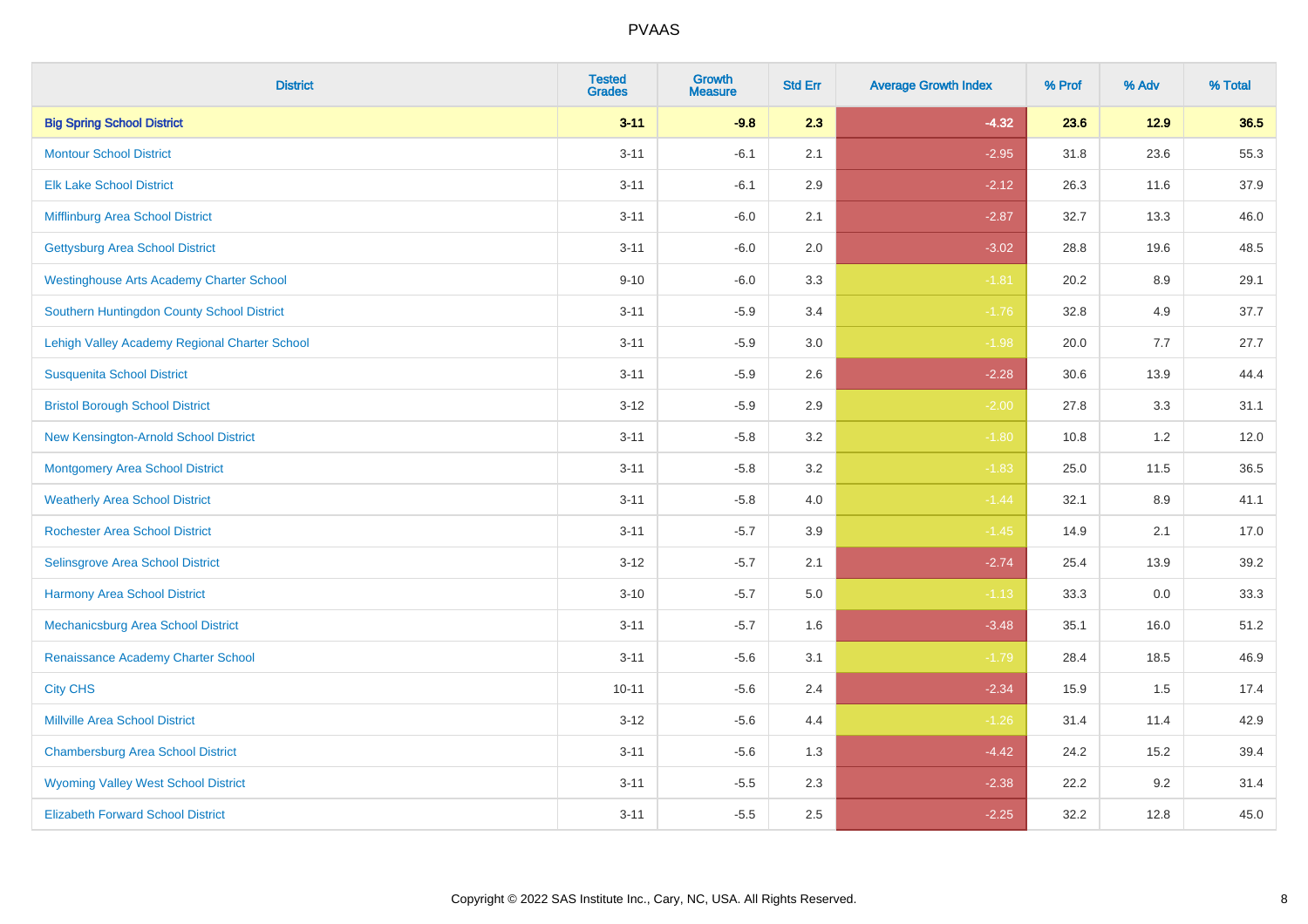| <b>District</b>                                                       | <b>Tested</b><br><b>Grades</b> | Growth<br><b>Measure</b> | <b>Std Err</b> | <b>Average Growth Index</b> | % Prof | % Adv  | % Total |
|-----------------------------------------------------------------------|--------------------------------|--------------------------|----------------|-----------------------------|--------|--------|---------|
| <b>Big Spring School District</b>                                     | $3 - 11$                       | $-9.8$                   | 2.3            | $-4.32$                     | 23.6   | $12.9$ | 36.5    |
| <b>Wyoming Area School District</b>                                   | $3 - 10$                       | $-5.5$                   | 2.5            | $-2.21$                     | 32.0   | 9.6    | 41.6    |
| <b>Baldwin-Whitehall School District</b>                              | $3 - 11$                       | $-5.5$                   | 1.9            | $-2.93$                     | 32.0   | 14.7   | 46.7    |
| <b>Riverside Beaver County School District</b>                        | $3 - 11$                       | $-5.5$                   | 2.7            | $-2.03$                     | 35.8   | 23.2   | 59.0    |
| <b>Cornell School District</b>                                        | $3 - 11$                       | $-5.5$                   | 4.6            | $-1.20$                     | 11.3   | 3.2    | 14.5    |
| <b>Pottsgrove School District</b>                                     | $3 - 11$                       | $-5.5$                   | 2.0            | $-2.78$                     | 28.6   | 10.3   | 38.8    |
| <b>Mount Pleasant Area School District</b>                            | $3 - 11$                       | $-5.4$                   | 2.3            | $-2.37$                     | 33.3   | 8.7    | 42.0    |
| <b>North East School District</b>                                     | $3 - 11$                       | $-5.3$                   | 2.7            | $-1.97$                     | 31.7   | 24.8   | 56.4    |
| <b>Wissahickon School District</b>                                    | $3 - 10$                       | $-5.3$                   | 1.7            | $-3.14$                     | 27.5   | 29.0   | 56.6    |
| <b>Steelton-Highspire School District</b>                             | $3 - 11$                       | $-5.3$                   | 3.2            | $-1.65$                     | 13.9   | 0.0    | 13.9    |
| <b>Connellsville Area School District</b>                             | $3 - 11$                       | $-5.3$                   | 2.0            | $-2.67$                     | 24.2   | 5.0    | 29.1    |
| Schuylkill Haven Area School District                                 | $3 - 11$                       | $-5.3$                   | 2.7            | $-1.96$                     | 22.2   | 11.6   | 33.8    |
| <b>Central Dauphin School District</b>                                | $3 - 11$                       | $-5.2$                   | 1.2            | $-4.24$                     | 29.3   | 8.7    | 38.0    |
| <b>Carlisle Area School District</b>                                  | $3 - 11$                       | $-5.2$                   | 1.7            | $-2.99$                     | 28.0   | 19.3   | 47.3    |
| <b>Moshannon Valley School District</b>                               | $3 - 10$                       | $-5.1$                   | 4.6            | $-1.12$                     | 25.0   | 12.5   | 37.5    |
| <b>Southern Fulton School District</b>                                | $3 - 11$                       | $-5.1$                   | 4.0            | $-1.29$                     | 21.7   | 13.0   | 34.8    |
| Preparatory Charter School Of Mathematics, Science, Tech, And Careers | $9 - 10$                       | $-5.1$                   | 2.5            | $-2.03$                     | 6.3    | 1.4    | 7.7     |
| <b>Propel Charter School-Homestead</b>                                | $3 - 11$                       | $-5.0$                   | 3.9            | $-1.27$                     | 7.3    | 0.0    | 7.3     |
| <b>Northeast Bradford School District</b>                             | $3 - 10$                       | $-5.0$                   | 3.7            | $-1.35$                     | 30.6   | 4.8    | 35.5    |
| <b>Canon-Mcmillan School District</b>                                 | $3 - 11$                       | $-5.0$                   | 1.5            | $-3.25$                     | 30.8   | 28.5   | 59.3    |
| <b>Titusville Area School District</b>                                | $3 - 11$                       | $-5.0$                   | 2.5            | $-1.98$                     | 26.5   | 6.8    | 33.3    |
| <b>Cameron County School District</b>                                 | $3 - 12$                       | $-5.0$                   | 4.4            | $-1.12$                     | 34.9   | 4.8    | 39.7    |
| <b>Pottsville Area School District</b>                                | $3 - 12$                       | $-4.9$                   | 2.1            | $-2.36$                     | 21.8   | 7.9    | 29.6    |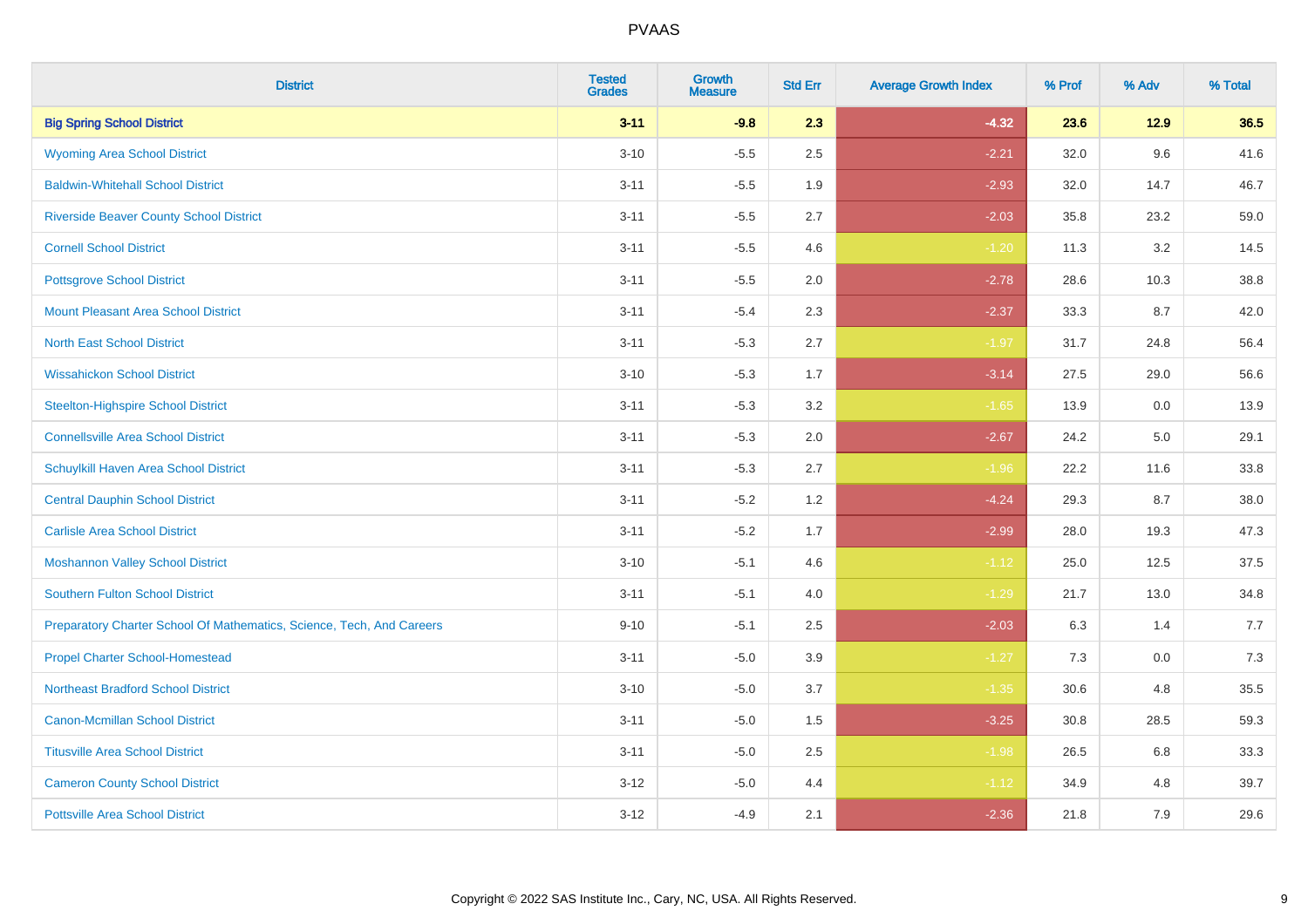| <b>District</b>                              | <b>Tested</b><br><b>Grades</b> | <b>Growth</b><br><b>Measure</b> | <b>Std Err</b> | <b>Average Growth Index</b> | % Prof | % Adv  | % Total |
|----------------------------------------------|--------------------------------|---------------------------------|----------------|-----------------------------|--------|--------|---------|
| <b>Big Spring School District</b>            | $3 - 11$                       | $-9.8$                          | 2.3            | $-4.32$                     | 23.6   | $12.9$ | 36.5    |
| East Stroudsburg Area School District        | $3 - 11$                       | $-4.9$                          | 1.4            | $-3.38$                     | 22.7   | 12.5   | 35.2    |
| North Schuylkill School District             | $3 - 11$                       | $-4.7$                          | 2.2            | $-2.16$                     | 20.2   | 11.7   | 31.9    |
| <b>Troy Area School District</b>             | $3 - 10$                       | $-4.7$                          | 3.2            | $-1.46$                     | 22.8   | 16.5   | 39.2    |
| <b>Shenandoah Valley School District</b>     | $3 - 11$                       | $-4.5$                          | 3.5            | $-1.29$                     | 14.3   | 0.0    | 14.3    |
| <b>Susquehanna Community School District</b> | $3 - 11$                       | $-4.5$                          | 3.8            | $-1.19$                     | 31.9   | 8.8    | 40.7    |
| Penn Cambria School District                 | $3 - 11$                       | $-4.5$                          | 2.4            | $-1.86$                     | 27.3   | 15.8   | 43.2    |
| <b>Erie City School District</b>             | $3 - 12$                       | $-4.5$                          | 1.4            | $-3.09$                     | 13.4   | 6.7    | 20.1    |
| <b>Bethlehem Area School District</b>        | $3 - 11$                       | $-4.5$                          | 1.1            | $-3.91$                     | 20.4   | 11.3   | 31.7    |
| <b>Bethel Park School District</b>           | $3 - 11$                       | $-4.4$                          | 1.7            | $-2.62$                     | 40.1   | 27.3   | 67.4    |
| <b>Governor Mifflin School District</b>      | $3 - 11$                       | $-4.4$                          | 1.6            | $-2.69$                     | 30.3   | 7.7    | 38.0    |
| Pocono Mountain School District              | $3 - 12$                       | $-4.3$                          | 1.8            | $-2.43$                     | 35.5   | 17.1   | 52.6    |
| <b>Quakertown Community School District</b>  | $3 - 12$                       | $-4.3$                          | $1.5$          | $-2.79$                     | 33.8   | 20.1   | 53.8    |
| <b>Charleroi School District</b>             | $3 - 11$                       | $-4.3$                          | 2.7            | $-1.55$                     | 22.2   | 15.9   | 38.1    |
| <b>Woodland Hills School District</b>        | $3 - 12$                       | $-4.2$                          | 2.5            | $-1.66$                     | 10.1   | 1.4    | 11.5    |
| Urban Pathways 6-12 Charter School           | $6 - 11$                       | $-4.1$                          | 5.7            | $-0.72$                     | 0.0    | 0.0    | 0.0     |
| Southern Lehigh School District              | $3 - 11$                       | $-4.1$                          | 2.1            | $-1.94$                     | 39.3   | 28.0   | 67.2    |
| <b>Kiski Area School District</b>            | $3 - 11$                       | $-4.0$                          | 2.0            | $-1.99$                     | 23.1   | 18.2   | 41.3    |
| <b>Towanda Area School District</b>          | $3 - 11$                       | $-4.0$                          | 2.6            | $-1.52$                     | 24.8   | 9.9    | 34.8    |
| <b>Valley Grove School District</b>          | $3 - 10$                       | $-4.0$                          | 5.5            | $-0.72$                     | 68.4   | 15.8   | 84.2    |
| <b>Springfield Township School District</b>  | $3 - 11$                       | $-3.9$                          | 3.1            | $-1.27$                     | 37.2   | 30.8   | 68.1    |
| <b>Monessen City School District</b>         | $3 - 10$                       | $-3.9$                          | 5.6            | $-0.69$                     | 21.0   | 10.5   | 31.6    |
| <b>Dauphin County Technical School</b>       | $9 - 11$                       | $-3.9$                          | 2.3            | $-1.67$                     | 18.3   | 11.1   | 29.3    |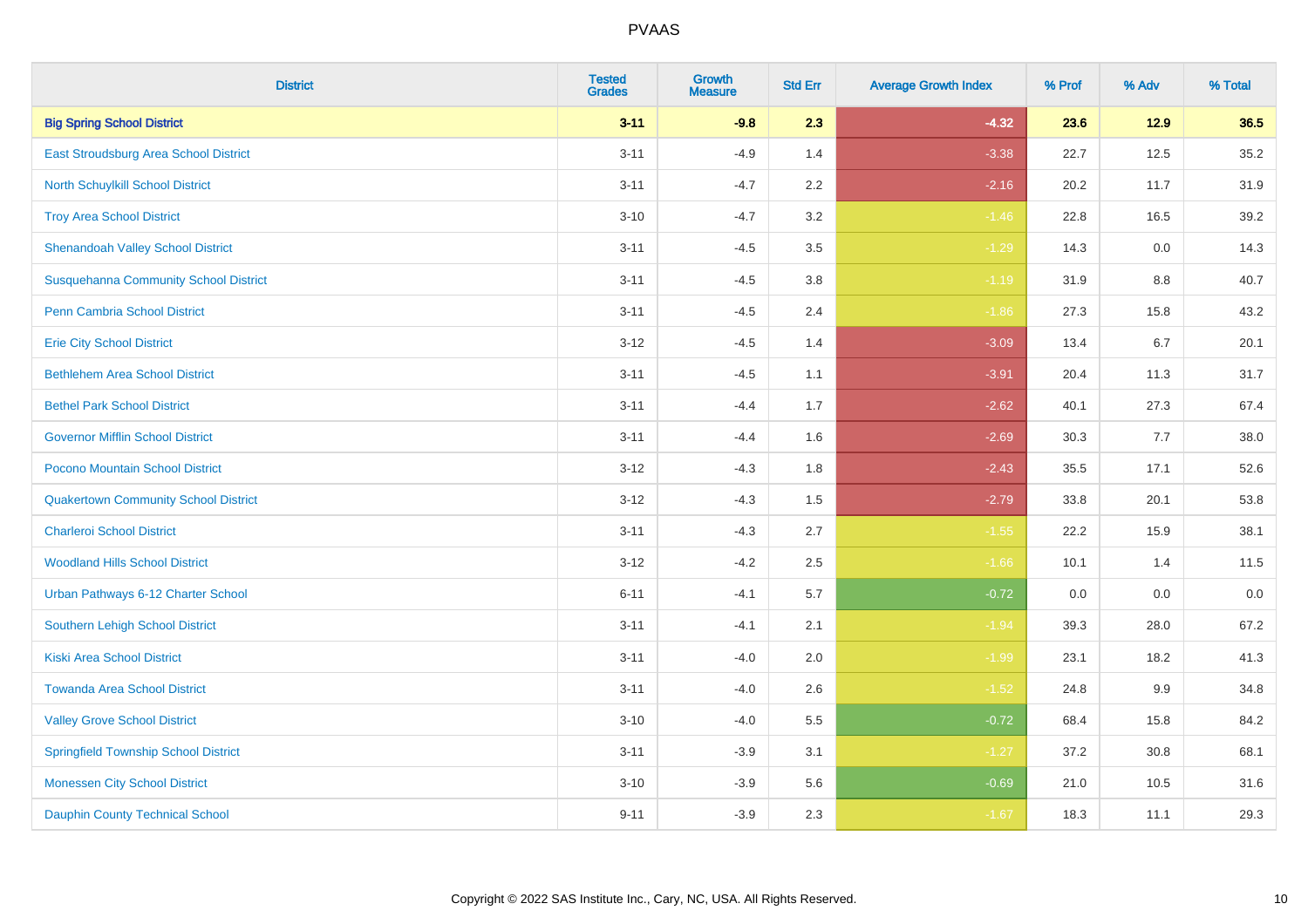| <b>District</b>                                         | <b>Tested</b><br><b>Grades</b> | <b>Growth</b><br><b>Measure</b> | <b>Std Err</b> | <b>Average Growth Index</b> | % Prof | % Adv | % Total |
|---------------------------------------------------------|--------------------------------|---------------------------------|----------------|-----------------------------|--------|-------|---------|
| <b>Big Spring School District</b>                       | $3 - 11$                       | $-9.8$                          | 2.3            | $-4.32$                     | 23.6   | 12.9  | 36.5    |
| <b>Slippery Rock Area School District</b>               | $3 - 11$                       | $-3.8$                          | 2.5            | $-1.56$                     | 30.8   | 21.9  | 52.7    |
| <b>Universal Audenried Charter School</b>               | $9 - 11$                       | $-3.8$                          | 2.5            | $-1.53$                     | 3.0    | 0.5   | 3.5     |
| <b>Laurel Highlands School District</b>                 | $3 - 11$                       | $-3.8$                          | 2.3            | $-1.63$                     | 20.9   | 14.6  | 35.4    |
| <b>Franklin Area School District</b>                    | $3 - 11$                       | $-3.7$                          | 2.6            | $-1.43$                     | 30.5   | 5.9   | 36.4    |
| <b>Parkland School District</b>                         | $3 - 11$                       | $-3.7$                          | 1.2            | $-3.17$                     | 31.4   | 30.6  | 62.0    |
| <b>Chester-Upland School District</b>                   | $3 - 11$                       | $-3.6$                          | 2.6            | $-1.38$                     | 1.6    | 0.0   | 1.6     |
| <b>Sugar Valley Rural Charter School</b>                | $3 - 11$                       | $-3.6$                          | 3.7            | $-0.98$                     | 10.3   | 0.0   | 10.3    |
| <b>Owen J Roberts School District</b>                   | $3 - 11$                       | $-3.5$                          | 1.5            | $-2.27$                     | 36.8   | 24.4  | 61.2    |
| <b>Greater Johnstown School District</b>                | $3 - 11$                       | $-3.5$                          | 2.4            | $-1.45$                     | 10.3   | 1.3   | 11.5    |
| <b>Middletown Area School District</b>                  | $3 - 11$                       | $-3.4$                          | 2.4            | $-1.44$                     | 34.3   | 15.2  | 49.4    |
| <b>Propel Charter School-Montour</b>                    | $3 - 10$                       | $-3.4$                          | 3.6            | $-0.93$                     | 7.7    | 0.0   | 7.7     |
| <b>Mahanoy Area School District</b>                     | $3 - 10$                       | $-3.4$                          | 3.1            | $-1.07$                     | 21.4   | 8.6   | 30.0    |
| <b>Crestwood School District</b>                        | $3 - 11$                       | $-3.4$                          | 2.2            | $-1.52$                     | 33.1   | 21.7  | 54.9    |
| Center For Student Learning Charter School At Pennsbury | $6 - 12$                       | $-3.3$                          | 6.0            | $-0.55$                     | 23.1   | 0.0   | 23.1    |
| <b>Roberto Clemente Charter School</b>                  | $3 - 12$                       | $-3.3$                          | 4.1            | $-0.79$                     | 22.7   | 4.6   | 27.3    |
| <b>Pleasant Valley School District</b>                  | $3 - 11$                       | $-3.3$                          | 1.8            | $-1.80$                     | 28.5   | 10.4  | 39.0    |
| <b>Twin Valley School District</b>                      | $3 - 12$                       | $-3.2$                          | 1.9            | $-1.68$                     | 38.8   | 19.8  | 58.6    |
| <b>Northwest Area School District</b>                   | $3 - 10$                       | $-3.2$                          | 3.3            | $-0.97$                     | 30.4   | 13.0  | 43.5    |
| <b>Susq-Cyber Charter School</b>                        | $9 - 11$                       | $-3.2$                          | 5.8            | $-0.54$                     | 23.8   | 4.8   | 28.6    |
| <b>Oxford Area School District</b>                      | $3 - 11$                       | $-3.1$                          | 1.8            | $-1.77$                     | 27.5   | 14.5  | 42.0    |
| <b>Reynolds School District</b>                         | $3 - 10$                       | $-3.0$                          | 3.5            | $-0.87$                     | 27.3   | 9.1   | 36.4    |
| <b>KIPP Dubois Charter School</b>                       | $9 - 10$                       | $-3.0$                          | 3.1            | $-0.95$                     | 10.0   | 0.0   | 10.0    |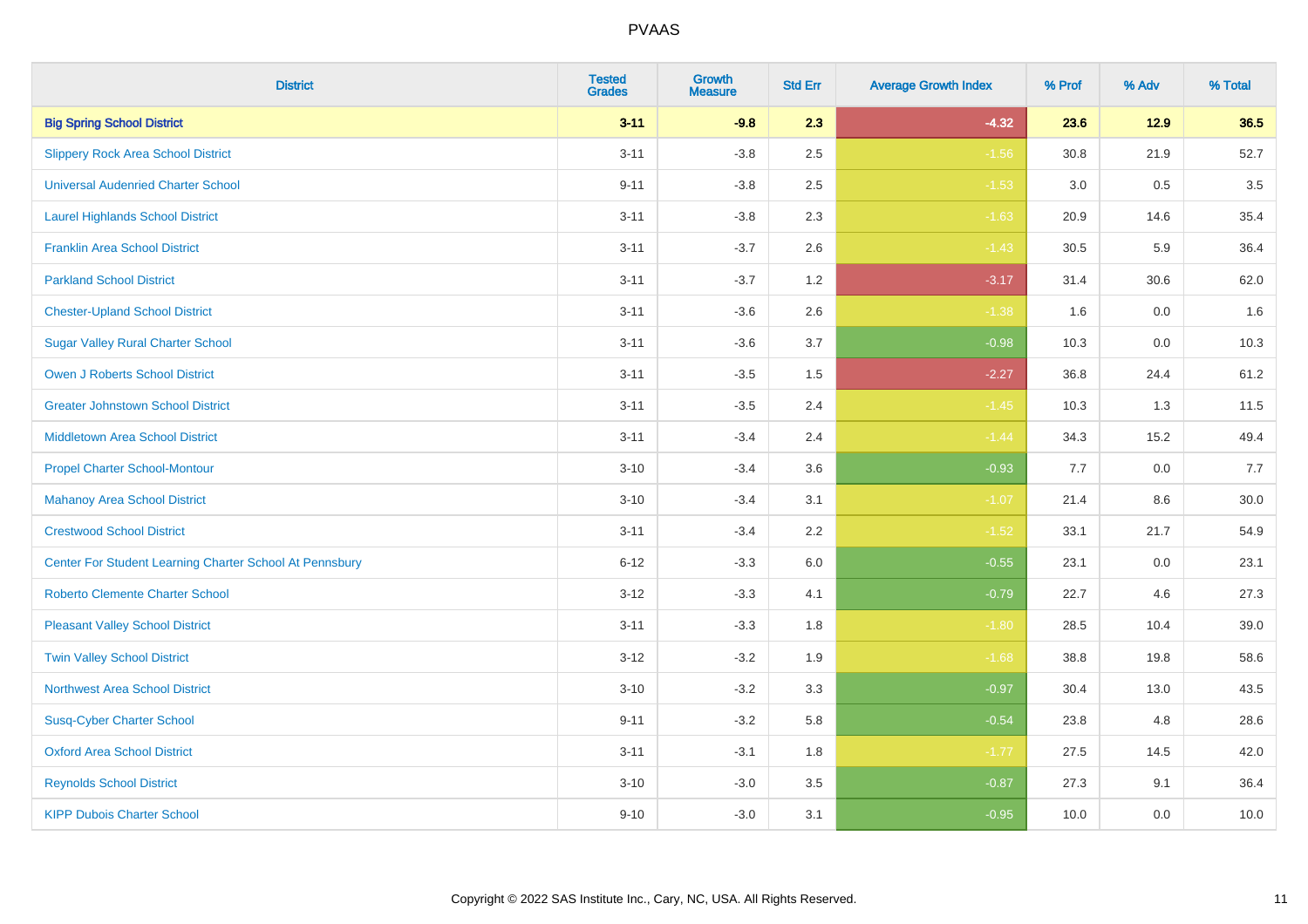| <b>District</b>                             | <b>Tested</b><br><b>Grades</b> | <b>Growth</b><br><b>Measure</b> | <b>Std Err</b> | <b>Average Growth Index</b> | % Prof | % Adv  | % Total |
|---------------------------------------------|--------------------------------|---------------------------------|----------------|-----------------------------|--------|--------|---------|
| <b>Big Spring School District</b>           | $3 - 11$                       | $-9.8$                          | 2.3            | $-4.32$                     | 23.6   | $12.9$ | 36.5    |
| <b>Northgate School District</b>            | $3 - 11$                       | $-3.0$                          | 3.4            | $-0.85$                     | 35.6   | 6.8    | 42.4    |
| <b>Beaver Area School District</b>          | $3 - 10$                       | $-3.0$                          | 2.5            | $-1.16$                     | 25.8   | 27.8   | 53.6    |
| <b>Minersville Area School District</b>     | $3 - 11$                       | $-2.9$                          | 3.4            | $-0.86$                     | 27.4   | 9.7    | 37.1    |
| <b>Boyertown Area School District</b>       | $3 - 11$                       | $-2.9$                          | 1.4            | $-2.06$                     | 30.8   | 22.6   | 53.4    |
| <b>Bucks County Technical High School</b>   | $9 - 10$                       | $-2.9$                          | 2.2            | $-1.29$                     | 27.7   | 10.4   | 38.2    |
| <b>Rose Tree Media School District</b>      | $3 - 10$                       | $-2.8$                          | 2.1            | $-1.33$                     | 35.2   | 29.6   | 64.8    |
| <b>Carbondale Area School District</b>      | $3 - 10$                       | $-2.8$                          | 3.2            | $-0.87$                     | 27.5   | 2.9    | 30.4    |
| <b>Uniontown Area School District</b>       | $3 - 11$                       | $-2.8$                          | 3.1            | $-0.91$                     | 31.7   | 7.3    | 39.0    |
| <b>Dubois Area School District</b>          | $3 - 11$                       | $-2.8$                          | 2.0            | $-1.37$                     | 35.5   | 19.0   | 54.6    |
| <b>Tri-Valley School District</b>           | $3 - 10$                       | $-2.7$                          | 3.9            | $-0.69$                     | 31.0   | 9.5    | 40.5    |
| Hatboro-Horsham School District             | $3 - 11$                       | $-2.7$                          | 1.6            | $-1.65$                     | 27.9   | 17.9   | 45.8    |
| Hollidaysburg Area School District          | $3 - 11$                       | $-2.7$                          | 1.6            | $-1.64$                     | 32.6   | 15.2   | 47.8    |
| <b>Shamokin Area School District</b>        | $3 - 11$                       | $-2.6$                          | 2.5            | $-1.06$                     | 19.6   | 9.8    | 29.3    |
| <b>Nazareth Area School District</b>        | $3 - 11$                       | $-2.5$                          | 1.7            | $-1.53$                     | 29.2   | 24.6   | 53.8    |
| <b>Mount Union Area School District</b>     | $3 - 10$                       | $-2.5$                          | 2.8            | $-0.89$                     | 19.8   | 5.8    | 25.6    |
| Northwestern Lehigh School District         | $3 - 11$                       | $-2.4$                          | 2.1            | $-1.14$                     | 41.7   | 17.9   | 59.5    |
| <b>Wyomissing Area School District</b>      | $3 - 12$                       | $-2.4$                          | 2.6            | $-0.92$                     | 25.6   | 28.1   | 53.7    |
| <b>Southeastern Greene School District</b>  | $3 - 10$                       | $-2.3$                          | 4.4            | $-0.53$                     | 29.0   | 9.7    | 38.7    |
| <b>York Academy Regional Charter School</b> | $3 - 11$                       | $-2.3$                          | 4.4            | $-0.52$                     | 23.5   | 2.0    | 25.5    |
| <b>Conneaut School District</b>             | $3 - 12$                       | $-2.3$                          | 2.6            | $-0.91$                     | 27.4   | 9.7    | 37.1    |
| Mastery Charter School - Shoemaker Campus   | $7 - 10$                       | $-2.3$                          | 2.8            | $-0.81$                     | 10.1   | 3.7    | 13.8    |
| Northern Bedford County School District     | $3 - 11$                       | $-2.3$                          | 3.3            | $-0.69$                     | 26.2   | 16.9   | 43.1    |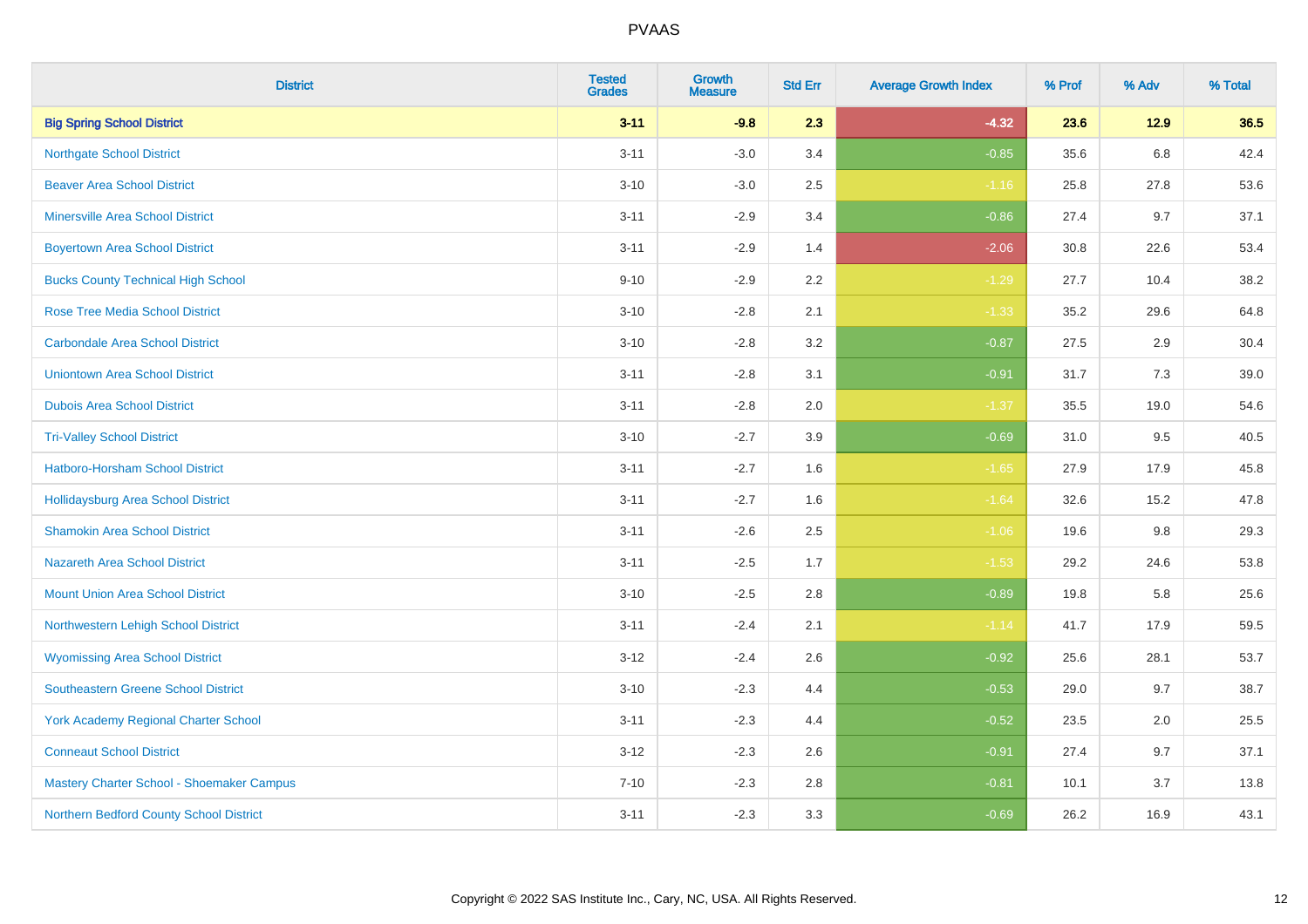| <b>District</b>                                   | <b>Tested</b><br><b>Grades</b> | <b>Growth</b><br><b>Measure</b> | <b>Std Err</b> | <b>Average Growth Index</b> | % Prof  | % Adv | % Total |
|---------------------------------------------------|--------------------------------|---------------------------------|----------------|-----------------------------|---------|-------|---------|
| <b>Big Spring School District</b>                 | $3 - 11$                       | $-9.8$                          | 2.3            | $-4.32$                     | 23.6    | 12.9  | 36.5    |
| <b>West Chester Area School District</b>          | $3 - 11$                       | $-2.1$                          | 1.2            | $-1.83$                     | 36.4    | 23.2  | 59.6    |
| <b>New Brighton Area School District</b>          | $3 - 11$                       | $-2.1$                          | 3.2            | $-0.65$                     | 31.5    | 11.1  | 42.6    |
| Propel Charter School - Braddock Hills            | $3 - 11$                       | $-2.1$                          | 3.3            | $-0.63$                     | 4.8     | 3.2   | 8.1     |
| <b>Shaler Area School District</b>                | $3 - 11$                       | $-2.1$                          | 1.8            | $-1.18$                     | 32.0    | 13.0  | 45.0    |
| <b>Carlynton School District</b>                  | $3 - 11$                       | $-2.0$                          | 3.2            | $-0.62$                     | 27.9    | 5.2   | 33.1    |
| <b>Penns Manor Area School District</b>           | $3 - 12$                       | $-1.9$                          | 3.5            | $-0.55$                     | 24.2    | 3.8   | 28.0    |
| <b>Allegheny Valley School District</b>           | $3 - 11$                       | $-1.9$                          | 3.9            | $-0.48$                     | 31.8    | 11.4  | 43.2    |
| <b>Lakeview School District</b>                   | $3 - 11$                       | $-1.9$                          | 3.5            | $-0.53$                     | 41.5    | 12.3  | 53.8    |
| <b>Farrell Area School District</b>               | $3 - 11$                       | $-1.9$                          | 4.2            | $-0.44$                     | 9.3     | 11.6  | 20.9    |
| <b>Chichester School District</b>                 | $3 - 11$                       | $-1.8$                          | 4.2            | $-0.44$                     | 40.0    | 14.0  | 54.0    |
| <b>Bradford Area School District</b>              | $3 - 12$                       | $-1.8$                          | 2.3            | $-0.79$                     | 31.2    | 16.7  | 47.9    |
| <b>Forest Area School District</b>                | $3 - 11$                       | $-1.8$                          | 4.7            | $-0.37$                     | 18.9    | 15.1  | 34.0    |
| <b>Mastery Charter High School-Lenfest Campus</b> | $7 - 11$                       | $-1.8$                          | 5.8            | $-0.30$                     | 26.3    | 0.0   | 26.3    |
| <b>Albert Gallatin Area School District</b>       | $3 - 11$                       | $-1.7$                          | 2.3            | $-0.72$                     | 31.9    | 20.7  | 52.7    |
| <b>Clairton City School District</b>              | $3 - 11$                       | $-1.6$                          | 5.0            | $-0.32$                     | $3.8\,$ | 0.5   | 4.4     |
| <b>Burrell School District</b>                    | $3 - 11$                       | $-1.5$                          | 3.3            | $-0.44$                     | 27.8    | 17.7  | 45.6    |
| <b>Clearfield Area School District</b>            | $3 - 10$                       | $-1.3$                          | 3.7            | $-0.34$                     | 43.9    | 24.6  | 68.4    |
| <b>Highlands School District</b>                  | $3 - 11$                       | $-1.3$                          | 2.3            | $-0.55$                     | 32.6    | 10.5  | 43.0    |
| <b>Bangor Area School District</b>                | $3 - 12$                       | $-1.2$                          | 2.0            | $-0.60$                     | 25.8    | 12.7  | 38.5    |
| <b>Forest City Regional School District</b>       | $3 - 12$                       | $-1.2$                          | 3.6            | $-0.33$                     | 26.5    | 8.2   | 34.7    |
| <b>Lebanon School District</b>                    | $3 - 11$                       | $-1.2$                          | 1.9            | $-0.63$                     | 15.2    | 6.4   | 21.6    |
| <b>Claysburg-Kimmel School District</b>           | $3 - 11$                       | $-1.2$                          | 5.2            | $-0.22$                     | 5.0     | 0.0   | $5.0$   |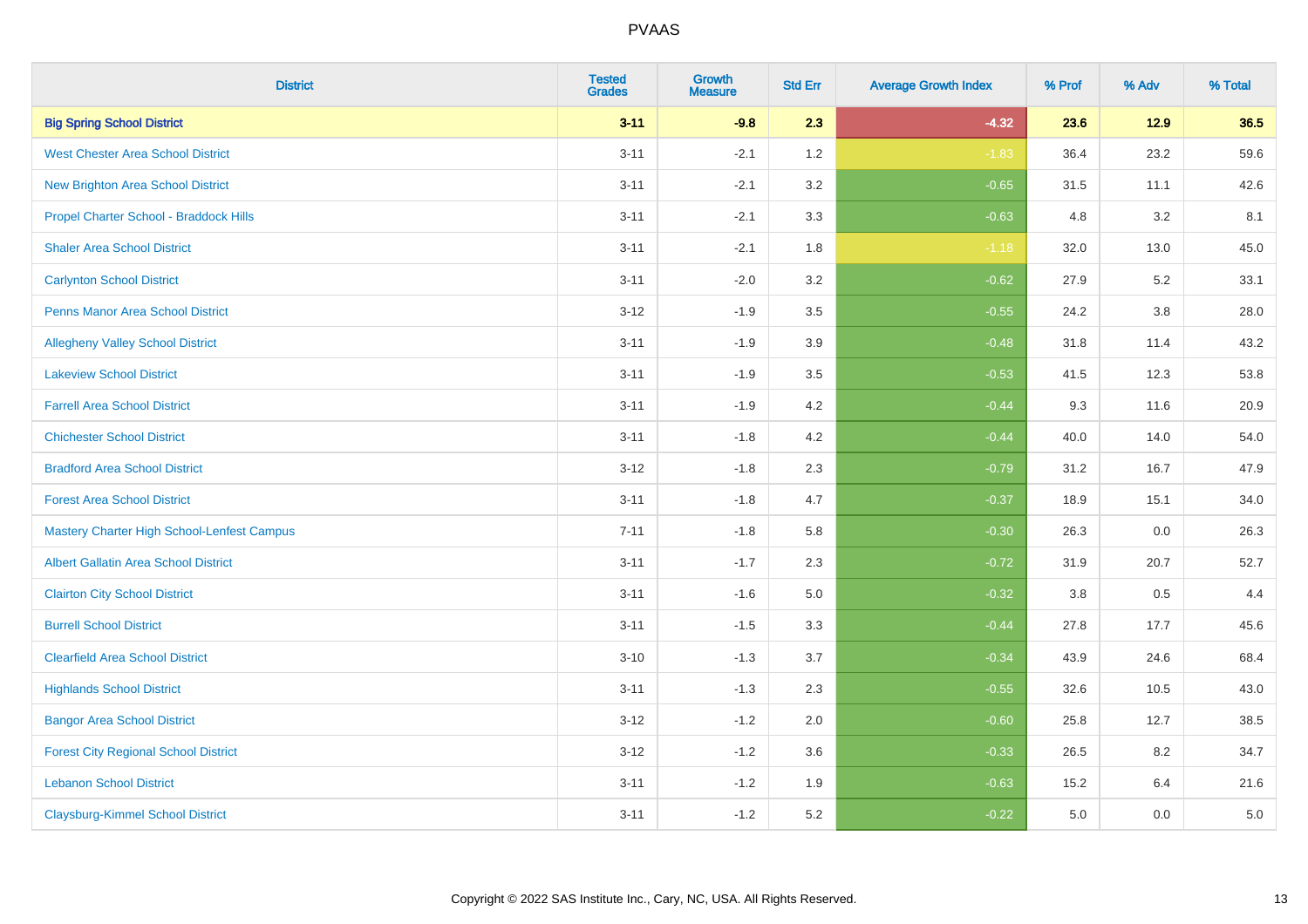| <b>District</b>                                | <b>Tested</b><br><b>Grades</b> | Growth<br><b>Measure</b> | <b>Std Err</b> | <b>Average Growth Index</b> | % Prof | % Adv  | % Total |
|------------------------------------------------|--------------------------------|--------------------------|----------------|-----------------------------|--------|--------|---------|
| <b>Big Spring School District</b>              | $3 - 11$                       | $-9.8$                   | 2.3            | $-4.32$                     | 23.6   | $12.9$ | 36.5    |
| <b>Columbia Borough School District</b>        | $3 - 12$                       | $-1.1$                   | 3.6            | $-0.31$                     | 17.2   | 1.7    | 19.0    |
| <b>Ferndale Area School District</b>           | $3 - 10$                       | $-1.1$                   | 4.1            | $-0.27$                     | 21.0   | 7.9    | 29.0    |
| <b>Norwin School District</b>                  | $3 - 11$                       | $-1.1$                   | 1.6            | $-0.70$                     | 37.7   | 27.6   | 65.2    |
| <b>Evergreen Community Charter School</b>      | $6 - 11$                       | $-1.1$                   | 4.7            | $-0.23$                     | 34.6   | 26.9   | 61.5    |
| <b>Pine Grove Area School District</b>         | $3 - 11$                       | $-1.1$                   | 3.0            | $-0.36$                     | 29.5   | 14.3   | 43.8    |
| <b>Everett Area School District</b>            | $3 - 11$                       | $-1.1$                   | 3.1            | $-0.34$                     | 34.2   | 13.2   | 47.4    |
| <b>Schuylkill Valley School District</b>       | $3 - 11$                       | $-1.0$                   | 2.2            | $-0.47$                     | 29.8   | 20.2   | 50.0    |
| <b>Westmont Hilltop School District</b>        | $3 - 11$                       | $-1.0$                   | 2.8            | $-0.36$                     | 33.3   | 14.7   | 48.0    |
| <b>South Eastern School District</b>           | $3 - 11$                       | $-1.0$                   | 1.8            | $-0.55$                     | 36.4   | 17.1   | 53.5    |
| <b>Exeter Township School District</b>         | $3 - 11$                       | $-1.0$                   | 1.7            | $-0.58$                     | 27.2   | 15.6   | 42.8    |
| South Allegheny School District                | $3 - 11$                       | $-0.9$                   | 3.1            | $-0.30$                     | 23.8   | 2.5    | 26.2    |
| <b>Palmerton Area School District</b>          | $3 - 11$                       | $-0.9$                   | 2.7            | $-0.34$                     | 34.3   | 14.3   | 48.6    |
| <b>Blacklick Valley School District</b>        | $3 - 11$                       | $-0.9$                   | 3.9            | $-0.23$                     | 7.7    | 7.7    | 15.4    |
| <b>Cranberry Area School District</b>          | $3 - 12$                       | $-0.9$                   | 3.1            | $-0.29$                     | 25.5   | 9.7    | 35.2    |
| <b>MaST Community Charter School</b>           | $3 - 10$                       | $-0.9$                   | 2.5            | $-0.34$                     | 25.0   | 21.6   | 46.6    |
| <b>Lehigh Career &amp; Technical Institute</b> | $10 - 12$                      | $-0.7$                   | 6.3            | $-0.11$                     | 36.4   | 4.6    | 40.9    |
| Jeannette City School District                 | $3 - 11$                       | $-0.7$                   | 3.4            | $-0.20$                     | 26.8   | 4.1    | 30.9    |
| <b>Fort Cherry School District</b>             | $3 - 10$                       | $-0.7$                   | 3.1            | $-0.21$                     | 30.6   | 14.1   | 44.7    |
| Northern Lebanon School District               | $3 - 11$                       | $-0.7$                   | 2.3            | $-0.29$                     | 18.8   | 6.8    | 25.6    |
| South Side Area School District                | $3 - 11$                       | $-0.6$                   | 3.1            | $-0.19$                     | 24.0   | 28.0   | 52.0    |
| <b>Fairfield Area School District</b>          | $3 - 11$                       | $-0.5$                   | 3.6            | $-0.13$                     | 43.9   | 6.1    | 50.0    |
| <b>Portage Area School District</b>            | $3 - 10$                       | $-0.5$                   | 3.3            | $-0.14$                     | 27.0   | 20.6   | 47.6    |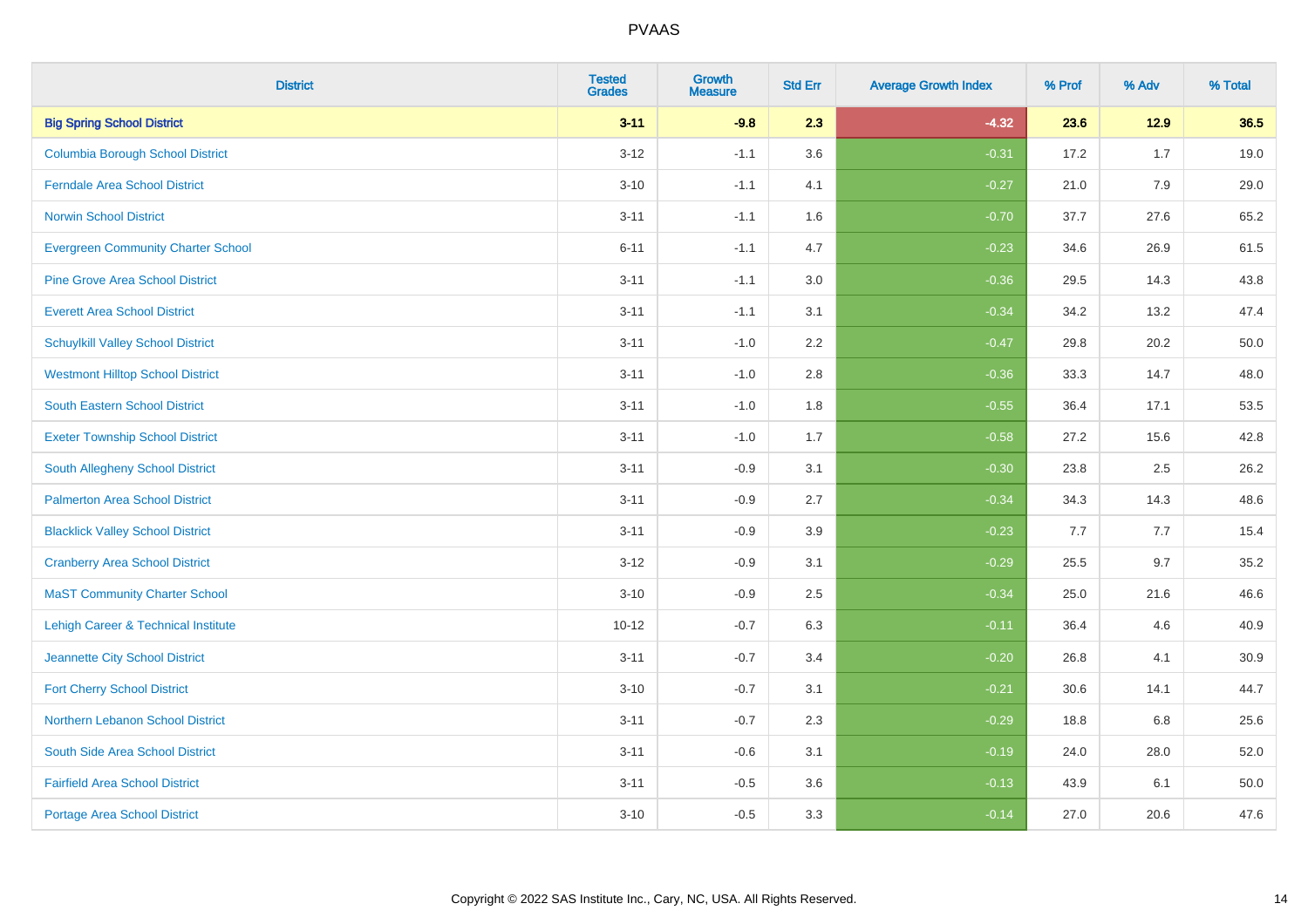| <b>District</b>                                  | <b>Tested</b><br><b>Grades</b> | <b>Growth</b><br><b>Measure</b> | <b>Std Err</b> | <b>Average Growth Index</b> | % Prof | % Adv  | % Total |
|--------------------------------------------------|--------------------------------|---------------------------------|----------------|-----------------------------|--------|--------|---------|
| <b>Big Spring School District</b>                | $3 - 11$                       | $-9.8$                          | 2.3            | $-4.32$                     | 23.6   | $12.9$ | 36.5    |
| <b>Otto-Eldred School District</b>               | $3 - 11$                       | $-0.5$                          | 3.5            | $-0.13$                     | 35.8   | 10.5   | 46.3    |
| <b>Brockway Area School District</b>             | $3 - 11$                       | $-0.4$                          | 3.5            | $-0.11$                     | 41.2   | 13.8   | 55.0    |
| <b>Central Greene School District</b>            | $3 - 11$                       | $-0.4$                          | 2.5            | $-0.15$                     | 27.8   | 14.8   | 42.6    |
| <b>Northern Cambria School District</b>          | $3 - 11$                       | $-0.3$                          | 3.4            | $-0.09$                     | 26.5   | 1.2    | 27.7    |
| <b>Wilson Area School District</b>               | $3 - 11$                       | $-0.3$                          | 2.4            | $-0.12$                     | 35.4   | 14.6   | 50.0    |
| <b>Greencastle-Antrim School District</b>        | $3 - 11$                       | $-0.3$                          | 2.0            | $-0.14$                     | 30.9   | 22.2   | 53.1    |
| <b>Harrisburg City School District</b>           | $3 - 11$                       | $-0.2$                          | 2.0            | $-0.11$                     | 6.0    | 2.0    | 8.0     |
| <b>Freeport Area School District</b>             | $3 - 10$                       | $-0.2$                          | 2.1            | $-0.10$                     | 37.4   | 29.8   | 67.2    |
| Southern Tioga School District                   | $3 - 11$                       | $-0.1$                          | 2.8            | $-0.03$                     | 26.3   | 10.3   | 36.6    |
| <b>Warren County School District</b>             | $3 - 11$                       | $-0.1$                          | 1.6            | $-0.06$                     | 26.7   | 9.7    | 36.4    |
| <b>Penn Hills School District</b>                | $3 - 11$                       | 0.0                             | 2.4            | 0.02                        | 18.4   | 7.1    | 25.6    |
| Altoona Area School District                     | $3 - 12$                       | 0.1                             | 1.5            | 0.07                        | 29.0   | 13.8   | 42.8    |
| Community Academy Of Philadelphia Charter School | $3 - 11$                       | 0.1                             | 2.6            | 0.06                        | 9.7    | 2.6    | 12.4    |
| <b>Garnet Valley School District</b>             | $3 - 10$                       | 0.2                             | 1.7            | 0.13                        | 34.9   | 26.4   | 61.3    |
| <b>Central Columbia School District</b>          | $3 - 12$                       | 0.3                             | 2.3            | 0.12                        | 25.4   | 37.6   | 63.0    |
| <b>Ridley School District</b>                    | $3 - 12$                       | 0.3                             | 1.6            | 0.21                        | 32.0   | 10.7   | 42.6    |
| <b>Shippensburg Area School District</b>         | $3 - 11$                       | 0.5                             | 1.8            | 0.26                        | 23.5   | 22.8   | 46.3    |
| <b>Wilson School District</b>                    | $3 - 12$                       | 0.5                             | 1.5            | 0.32                        | 30.4   | 25.5   | 55.9    |
| Pennsylvania Cyber Charter School                | $3 - 11$                       | 0.6                             | 1.5            | 0.37                        | 20.8   | 8.1    | 28.9    |
| <b>Hamburg Area School District</b>              | $3 - 11$                       | 0.6                             | 2.4            | 0.25                        | 28.0   | 15.5   | 43.6    |
| <b>New Foundations Charter School</b>            | $3 - 11$                       | 0.6                             | 2.2            | 0.29                        | 22.4   | 4.0    | 26.4    |
| <b>Tech Freire Charter School</b>                | $9 - 11$                       | 0.7                             | 2.5            | 0.27                        | 3.6    | 0.0    | 3.6     |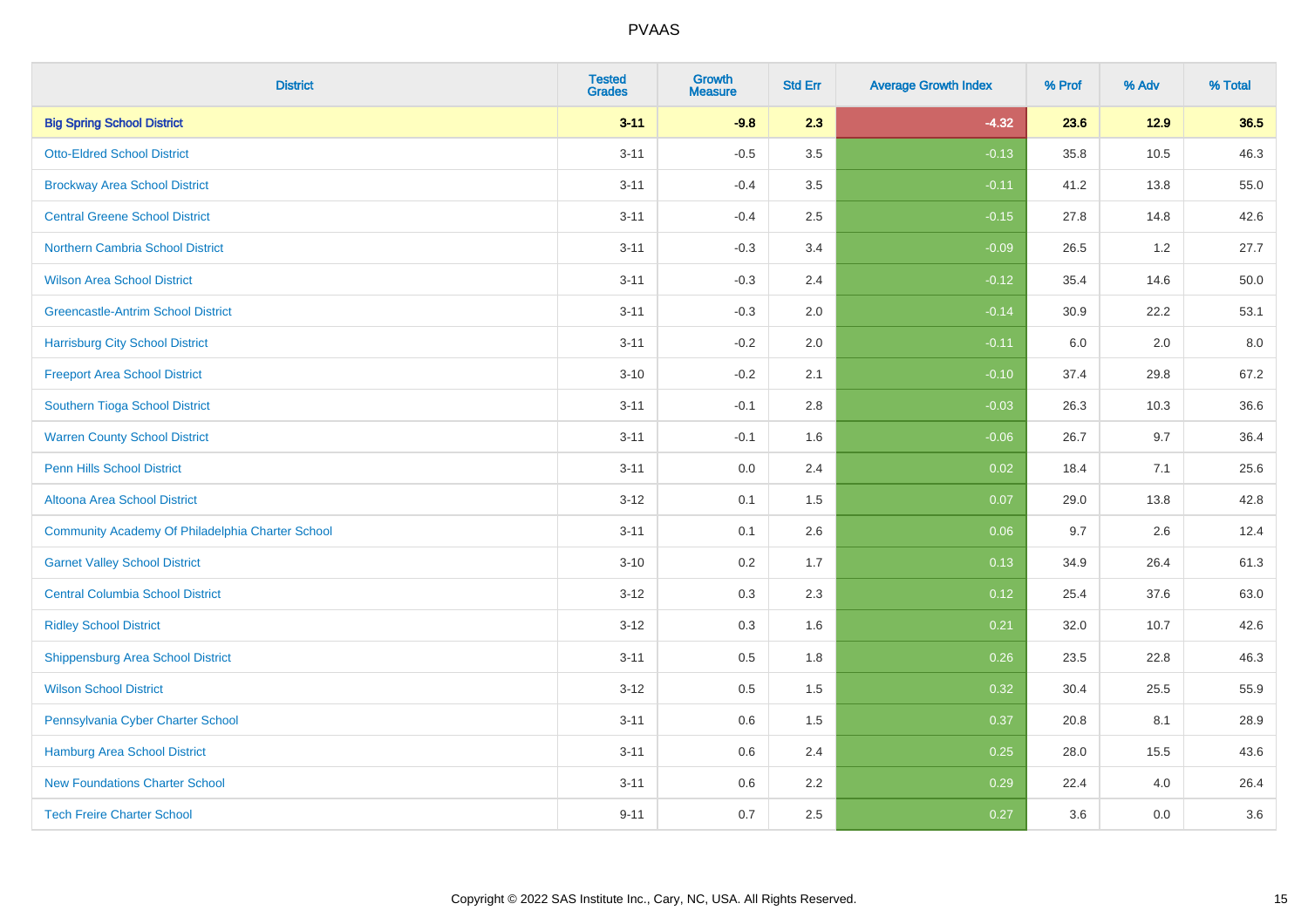| <b>District</b>                                    | <b>Tested</b><br><b>Grades</b> | <b>Growth</b><br><b>Measure</b> | <b>Std Err</b> | <b>Average Growth Index</b> | % Prof | % Adv | % Total |
|----------------------------------------------------|--------------------------------|---------------------------------|----------------|-----------------------------|--------|-------|---------|
| <b>Big Spring School District</b>                  | $3 - 11$                       | $-9.8$                          | 2.3            | $-4.32$                     | 23.6   | 12.9  | 36.5    |
| <b>Jersey Shore Area School District</b>           | $3 - 11$                       | 0.7                             | 2.5            | 0.27                        | 39.3   | 13.6  | 52.9    |
| <b>Seneca Valley School District</b>               | $3 - 11$                       | 0.8                             | 1.4            | 0.54                        | 40.6   | 25.2  | 65.8    |
| <b>Marion Center Area School District</b>          | $3 - 10$                       | $0.8\,$                         | 2.9            | 0.27                        | 23.3   | 11.1  | 34.4    |
| <b>Hopewell Area School District</b>               | $3 - 11$                       | 0.8                             | 2.6            | 0.31                        | 34.5   | 12.4  | 46.9    |
| <b>Tidioute Community Charter School</b>           | $3 - 11$                       | $0.8\,$                         | 4.4            | 0.19                        | 18.1   | 6.9   | 25.0    |
| Daniel Boone Area School District                  | $3 - 12$                       | $0.9\,$                         | 1.9            | 0.46                        | 28.9   | 22.0  | 51.0    |
| <b>Abington School District</b>                    | $3 - 10$                       | 0.9                             | 1.6            | 0.57                        | 29.7   | 28.7  | 58.4    |
| <b>Upper Adams School District</b>                 | $3 - 11$                       | 0.9                             | 2.5            | 0.37                        | 33.0   | 17.0  | 50.0    |
| South Williamsport Area School District            | $3 - 10$                       | $0.9\,$                         | 3.1            | 0.31                        | 38.4   | 11.6  | 50.0    |
| <b>Bensalem Township School District</b>           | $3 - 11$                       | 1.0                             | 1.6            | 0.63                        | 24.3   | 10.7  | 34.9    |
| <b>Tulpehocken Area School District</b>            | $3 - 12$                       | 1.0                             | 4.9            | 0.20                        | 11.5   | 23.1  | 34.6    |
| <b>Wattsburg Area School District</b>              | $3 - 11$                       | 1.0                             | 2.7            | 0.36                        | 20.4   | 12.4  | 32.7    |
| <b>Annville-Cleona School District</b>             | $3 - 12$                       | 1.1                             | 2.4            | 0.45                        | 34.8   | 13.6  | 48.5    |
| <b>Upper Moreland Township School District</b>     | $3 - 11$                       | 1.1                             | 2.0            | 0.56                        | 24.8   | 26.6  | 51.3    |
| <b>North Star School District</b>                  | $3 - 11$                       | 1.1                             | 3.3            | 0.34                        | 26.2   | 20.0  | 46.2    |
| Philadelphia Electrical & Tech Charter High School | $10 - 10$                      | 1.2                             | 2.6            | 0.45                        | 0.9    | 0.0   | 0.9     |
| <b>Springfield School District</b>                 | $3 - 11$                       | 1.2                             | 1.7            | 0.69                        | 31.8   | 25.2  | 56.9    |
| <b>Penn-Delco School District</b>                  | $3 - 11$                       | 1.3                             | 1.8            | 0.75                        | 26.5   | 12.6  | 39.1    |
| <b>Brentwood Borough School District</b>           | $3 - 11$                       | 1.3                             | 3.0            | 0.44                        | 20.2   | 16.0  | 36.2    |
| <b>MaST Community Charter School II</b>            | $3 - 10$                       | 1.4                             | 3.0            | 0.45                        | 16.1   | 4.6   | 20.7    |
| <b>Oley Valley School District</b>                 | $3 - 11$                       | 1.4                             | 2.4            | 0.56                        | 37.4   | 23.9  | 61.4    |
| <b>Reach Cyber Charter School</b>                  | $3 - 11$                       | 1.4                             | 3.6            | 0.40                        | 32.9   | 15.2  | 48.1    |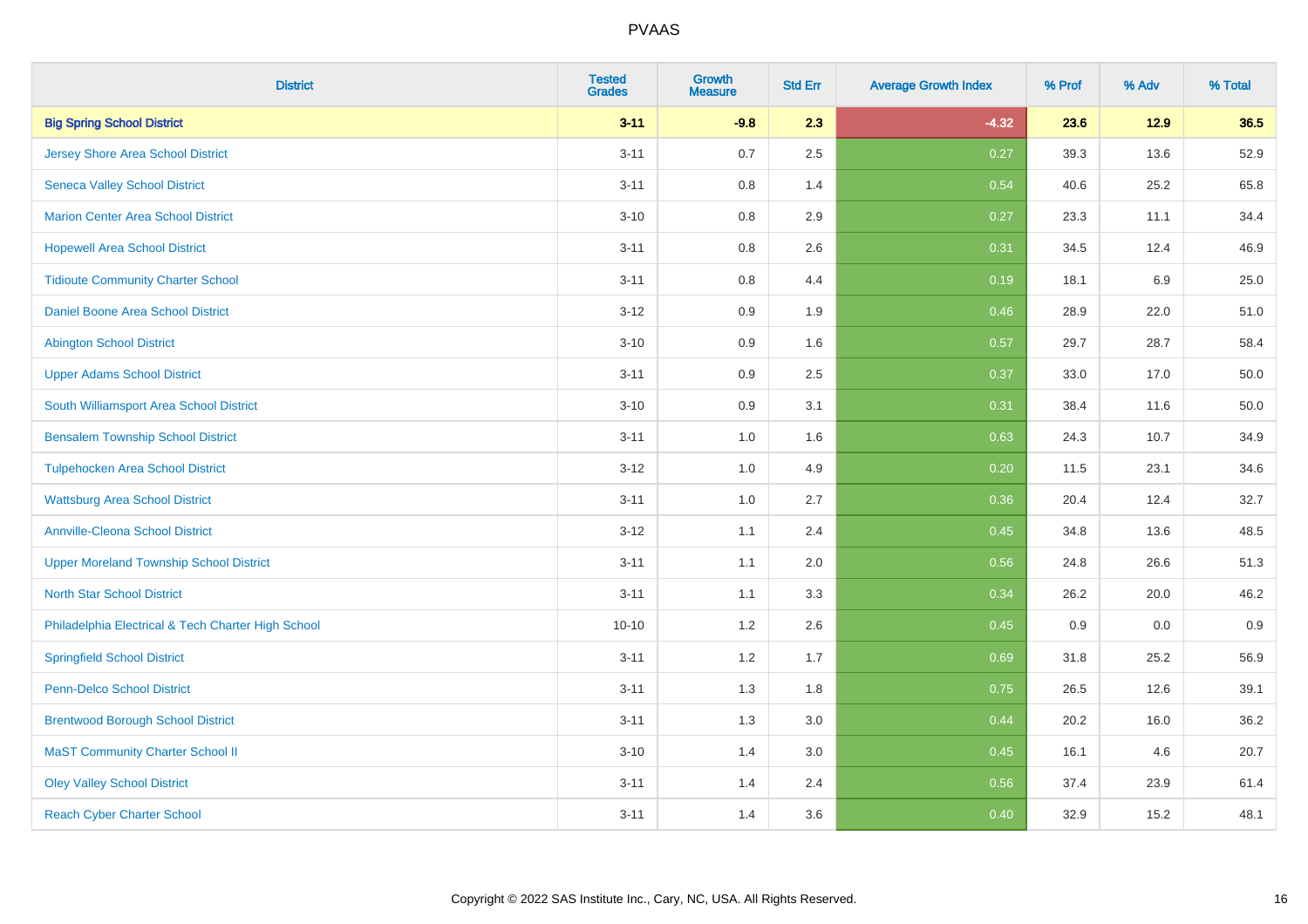| <b>District</b>                           | <b>Tested</b><br><b>Grades</b> | Growth<br><b>Measure</b> | <b>Std Err</b> | <b>Average Growth Index</b> | % Prof | % Adv  | % Total |
|-------------------------------------------|--------------------------------|--------------------------|----------------|-----------------------------|--------|--------|---------|
| <b>Big Spring School District</b>         | $3 - 11$                       | $-9.8$                   | 2.3            | $-4.32$                     | 23.6   | $12.9$ | 36.5    |
| <b>Tunkhannock Area School District</b>   | $3 - 11$                       | 1.4                      | 2.0            | 0.71                        | 29.8   | 18.1   | 47.9    |
| <b>Haverford Township School District</b> | $3 - 11$                       | 1.4                      | 1.4            | 1.05                        | 36.7   | 26.3   | 63.0    |
| <b>Centennial School District</b>         | $3 - 10$                       | 1.5                      | 1.5            | 0.98                        | 23.6   | 12.4   | 36.0    |
| <b>Moon Area School District</b>          | $3 - 11$                       | 1.5                      | 1.8            | 0.86                        | 34.5   | 25.5   | 60.0    |
| <b>Avella Area School District</b>        | $3 - 12$                       | 1.6                      | 4.7            | 0.34                        | 34.8   | 7.2    | 42.0    |
| Juniata Valley School District            | $3 - 11$                       | 1.6                      | 3.2            | 0.51                        | 23.1   | 9.4    | 32.5    |
| Shenango Area School District             | $3 - 11$                       | 1.7                      | 3.2            | 0.52                        | 41.4   | 13.8   | 55.3    |
| <b>Lewisburg Area School District</b>     | $3 - 11$                       | 1.7                      | 2.4            | 0.72                        | 35.9   | 35.9   | 71.8    |
| <b>Forest Hills School District</b>       | $3 - 11$                       | 1.8                      | $2.5\,$        | 0.71                        | 28.8   | 10.3   | 39.1    |
| West Jefferson Hills School District      | $3 - 11$                       | 1.9                      | 1.9            | 0.99                        | 34.8   | 27.3   | 62.1    |
| <b>Pottstown School District</b>          | $3 - 12$                       | 2.0                      | 2.2            | 0.88                        | 19.4   | 6.2    | 25.6    |
| <b>Blackhawk School District</b>          | $3 - 11$                       | 2.0                      | 2.3            | 0.87                        | 34.6   | 20.7   | 55.3    |
| <b>Bethlehem-Center School District</b>   | $3 - 10$                       | 2.1                      | 3.5            | 0.59                        | 32.3   | 4.6    | 36.9    |
| Esperanza Academy Charter School          | $4 - 11$                       | 2.1                      | 2.1            | 1.01                        | 14.2   | 3.6    | 17.8    |
| <b>Upper Dublin School District</b>       | $3 - 12$                       | 2.1                      | 1.8            | 1.19                        | 34.7   | 30.0   | 64.7    |
| <b>Solanco School District</b>            | $3 - 11$                       | 2.2                      | 1.8            | 1.18                        | 27.2   | 15.0   | 42.3    |
| <b>Mercer Area School District</b>        | $3 - 11$                       | 2.2                      | 3.1            | 0.70                        | 24.4   | 11.8   | 36.2    |
| <b>Belmont Charter School</b>             | $3 - 10$                       | 2.2                      | 3.4            | 0.64                        | 5.3    | 1.8    | 7.0     |
| <b>West Shore School District</b>         | $3 - 12$                       | 2.2                      | 1.3            | 1.68                        | 31.8   | 15.2   | 47.1    |
| Mt Lebanon School District                | $3 - 11$                       | 2.4                      | 1.3            | 1.79                        | 39.3   | 37.4   | 76.8    |
| <b>Conestoga Valley School District</b>   | $3 - 11$                       | 2.4                      | 1.7            | 1.43                        | 35.0   | 23.5   | 58.5    |
| <b>South Western School District</b>      | $3 - 12$                       | 2.5                      | 1.7            | 1.48                        | 36.2   | 19.7   | 55.9    |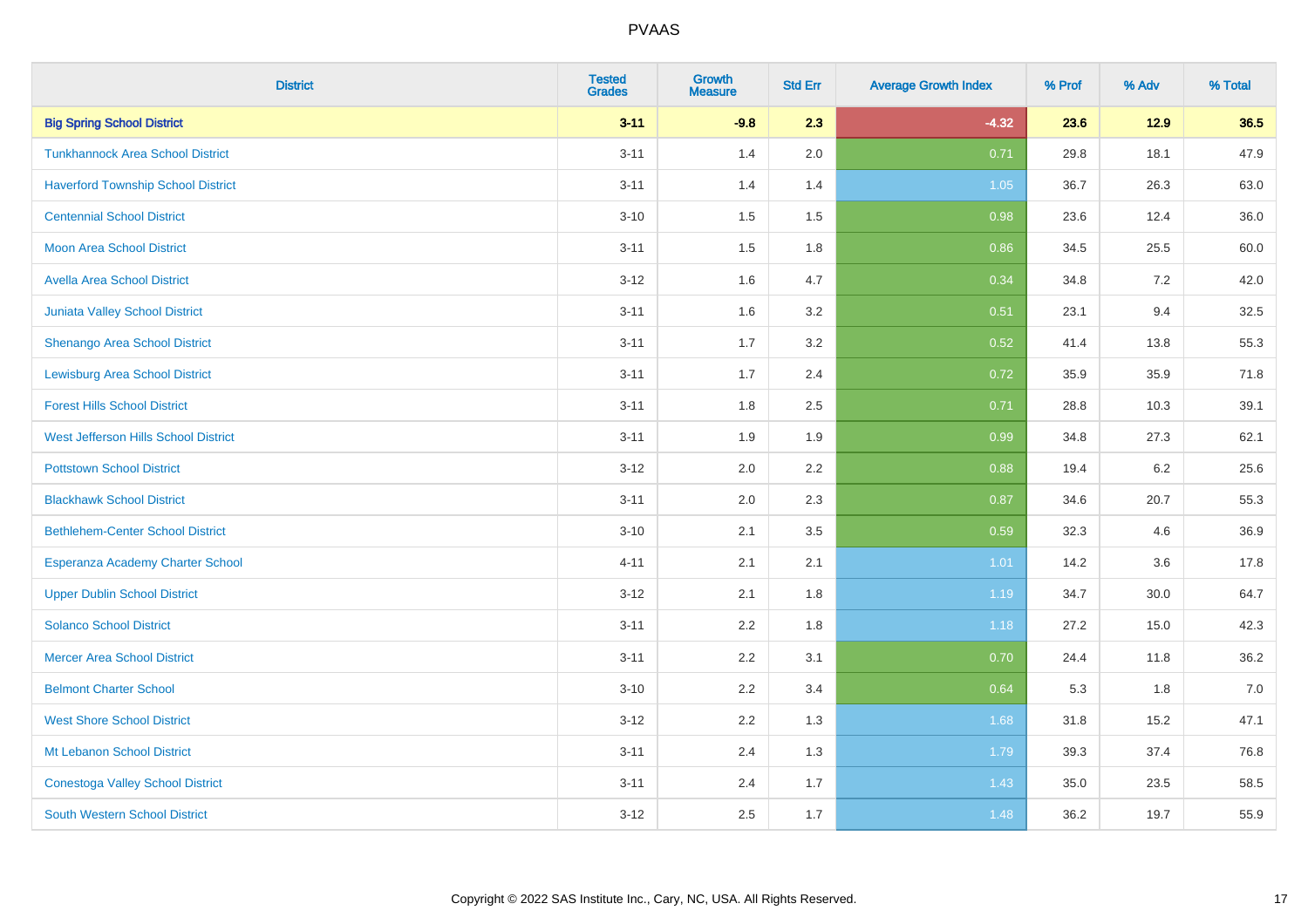| <b>District</b>                                 | <b>Tested</b><br><b>Grades</b> | <b>Growth</b><br><b>Measure</b> | <b>Std Err</b> | <b>Average Growth Index</b> | % Prof | % Adv | % Total |
|-------------------------------------------------|--------------------------------|---------------------------------|----------------|-----------------------------|--------|-------|---------|
| <b>Big Spring School District</b>               | $3 - 11$                       | $-9.8$                          | 2.3            | $-4.32$                     | 23.6   | 12.9  | 36.5    |
| <b>Bermudian Springs School District</b>        | $3 - 11$                       | 2.5                             | 2.4            | 1.05                        | 31.8   | 23.5  | 55.3    |
| <b>Sullivan County School District</b>          | $3 - 10$                       | 2.5                             | 4.3            | 0.58                        | 43.6   | 7.7   | 51.3    |
| <b>Union School District</b>                    | $3 - 12$                       | 2.5                             | 3.7            | 0.69                        | 17.9   | 10.4  | 28.4    |
| <b>School Lane Charter School</b>               | $3 - 11$                       | 2.6                             | 3.6            | 0.72                        | 23.1   | 18.7  | 41.8    |
| <b>Williams Valley School District</b>          | $3 - 11$                       | 2.6                             | 3.7            | 0.69                        | 17.0   | 5.1   | 22.0    |
| <b>Austin Area School District</b>              | $3 - 11$                       | 2.6                             | 6.0            | 0.43                        | 25.0   | 18.8  | 43.8    |
| <b>Athens Area School District</b>              | $3 - 11$                       | 2.6                             | 2.3            | 1.11                        | 34.9   | 12.3  | 47.3    |
| <b>Perkiomen Valley School District</b>         | $3 - 11$                       | 2.7                             | 1.5            | 1.83                        | 35.0   | 25.3  | 60.3    |
| Mastery Charter School - Pickett Campus         | $6 - 10$                       | 2.7                             | 4.2            | 0.65                        | 20.6   | 0.0   | 20.6    |
| <b>Eastern Lancaster County School District</b> | $3-12$                         | 2.9                             | 3.2            | 0.91                        | 35.2   | 36.4  | 71.6    |
| <b>Ringgold School District</b>                 | $3 - 11$                       | 2.9                             | 2.2            | 1.32                        | 23.8   | 13.3  | 37.1    |
| <b>Penn-Trafford School District</b>            | $3 - 11$                       | 2.9                             | 1.8            | 1.68                        | 46.3   | 26.2  | 72.5    |
| <b>Waynesboro Area School District</b>          | $3-12$                         | $3.0\,$                         | 1.8            | 1.67                        | 26.0   | 23.5  | 49.5    |
| <b>Gateway School District</b>                  | $3 - 11$                       | 3.1                             | 2.0            | 1.55                        | 35.7   | 18.5  | 54.2    |
| Northampton Area School District                | $3 - 11$                       | 3.2                             | 1.5            | 2.05                        | 29.8   | 17.9  | 47.7    |
| <b>Clarion Area School District</b>             | $3 - 11$                       | 3.2                             | 3.7            | 0.88                        | 31.7   | 13.3  | 45.0    |
| <b>North Clarion County School District</b>     | $3 - 12$                       | 3.4                             | 4.1            | 0.83                        | 45.0   | 18.8  | 63.8    |
| <b>Fort Leboeuf School District</b>             | $3 - 11$                       | $3.5\,$                         | 2.2            | 1.58                        | 32.0   | 16.8  | 48.8    |
| <b>Bellwood-Antis School District</b>           | $3 - 10$                       | 3.5                             | 2.8            | 1.24                        | 40.9   | 19.4  | 60.2    |
| <b>Keystone Central School District</b>         | $3 - 11$                       | 3.6                             | 1.8            | 2.04                        | 27.1   | 14.6  | 41.8    |
| <b>Western Wayne School District</b>            | $3 - 11$                       | 3.6                             | 2.6            | 1.39                        | 30.8   | 16.2  | 47.0    |
| <b>Midd-West School District</b>                | $3 - 11$                       | 3.6                             | 2.6            | 1.42                        | 28.6   | 25.0  | 53.6    |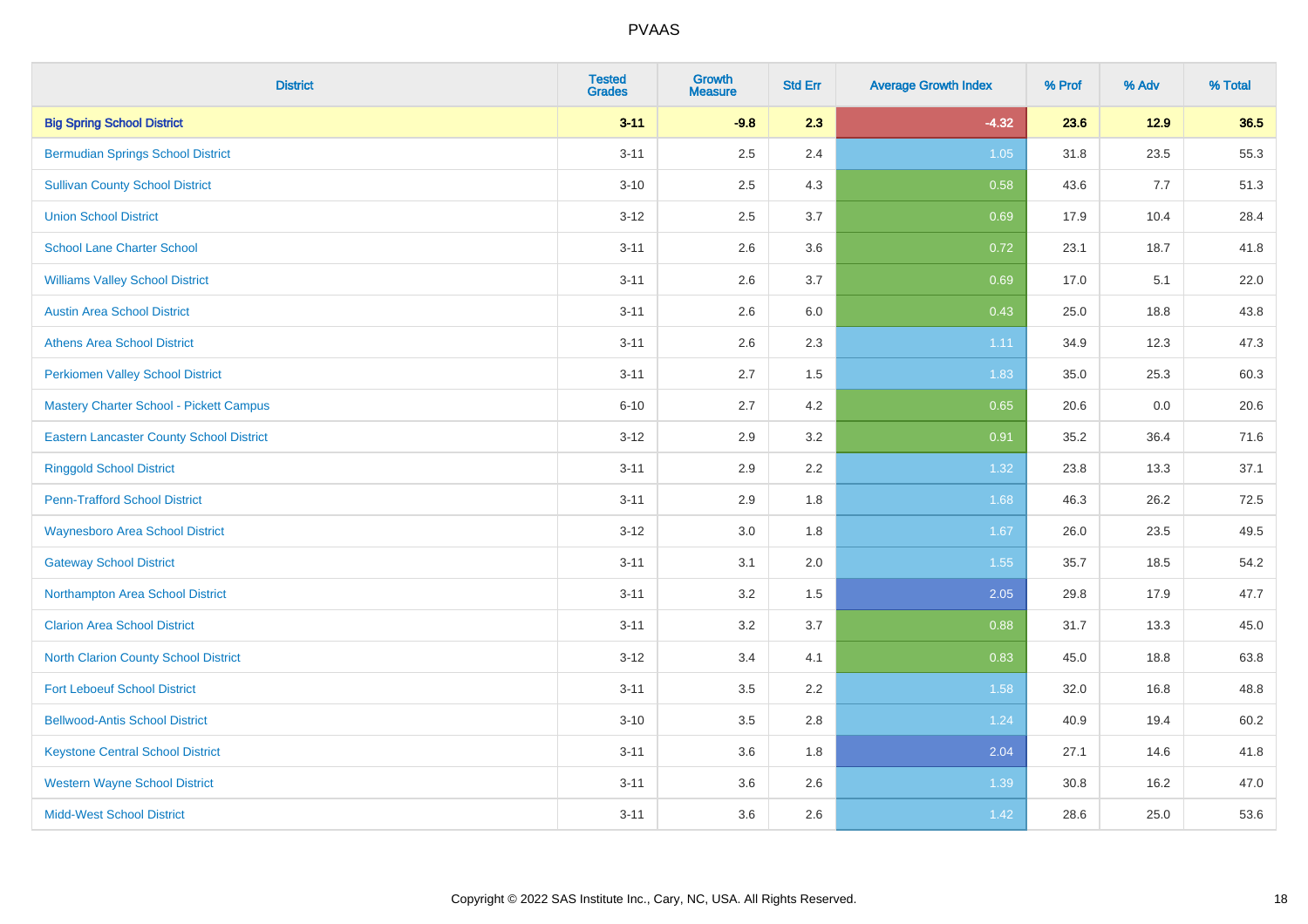| <b>District</b>                                    | <b>Tested</b><br><b>Grades</b> | <b>Growth</b><br><b>Measure</b> | <b>Std Err</b> | <b>Average Growth Index</b> | % Prof | % Adv | % Total |
|----------------------------------------------------|--------------------------------|---------------------------------|----------------|-----------------------------|--------|-------|---------|
| <b>Big Spring School District</b>                  | $3 - 11$                       | $-9.8$                          | 2.3            | $-4.32$                     | 23.6   | 12.9  | 36.5    |
| <b>Sharpsville Area School District</b>            | $3 - 11$                       | 3.8                             | 3.7            | 1.04                        | 41.1   | 23.2  | 64.3    |
| <b>Newport School District</b>                     | $3 - 12$                       | 3.8                             | 3.3            | 1.17                        | 38.8   | 10.4  | 49.2    |
| Northeastern York School District                  | $3 - 11$                       | 3.8                             | 1.8            | 2.11                        | 32.7   | 21.0  | 53.7    |
| <b>Spring Grove Area School District</b>           | $3 - 11$                       | 3.9                             | 2.0            | 1.90                        | 30.0   | 23.0  | 53.0    |
| Susquehanna Township School District               | $3 - 12$                       | 3.9                             | 2.7            | 1.45                        | 19.0   | 13.1  | 32.0    |
| <b>Southeast Delco School District</b>             | $3 - 10$                       | 3.9                             | 3.5            | 1.12                        | 18.6   | 3.4   | 22.0    |
| <b>Brownsville Area School District</b>            | $3 - 12$                       | 3.9                             | 3.8            | 1.04                        | 22.0   | 8.5   | 30.5    |
| <b>Chestnut Ridge School District</b>              | $3 - 12$                       | 4.0                             | 2.9            | 1.38                        | 33.2   | 11.0  | 44.2    |
| <b>Eastern Lebanon County School District</b>      | $3 - 11$                       | 4.0                             | 2.1            | 1.89                        | 23.5   | 11.5  | 35.0    |
| Philipsburg-Osceola Area School District           | $3 - 11$                       | 4.1                             | 3.0            | 1.37                        | 22.5   | 16.2  | 38.8    |
| <b>Commonwealth Charter Academy Charter School</b> | $3 - 10$                       | 4.2                             | 1.6            | 2.68                        | 27.0   | 15.6  | 42.5    |
| <b>Bloomsburg Area School District</b>             | $3 - 10$                       | 4.3                             | 3.4            | 1.26                        | 36.5   | 20.6  | 57.1    |
| <b>Purchase Line School District</b>               | $3 - 12$                       | 4.3                             | 3.3            | 1.30                        | 32.3   | 9.0   | 41.4    |
| <b>Reading School District</b>                     | $3 - 11$                       | 4.3                             | 1.2            | 3.71                        | 16.8   | 6.0   | 22.8    |
| <b>South Middleton School District</b>             | $3 - 11$                       | 4.4                             | 2.2            | 1.95                        | 31.1   | 16.4  | 47.5    |
| Downingtown Area School District                   | $3 - 11$                       | 4.4                             | 1.1            | 4.06                        | 30.1   | 32.0  | 62.2    |
| Pennsylvania Virtual Charter School                | $3 - 11$                       | 4.4                             | 3.4            | 1.31                        | 29.8   | 21.2  | 51.0    |
| <b>Red Lion Area School District</b>               | $3 - 11$                       | 4.5                             | 1.9            | 2.31                        | 32.3   | 21.5  | 53.8    |
| <b>Mckeesport Area School District</b>             | $3 - 12$                       | 4.6                             | 2.2            | 2.14                        | 21.1   | 4.4   | 25.5    |
| <b>Central Valley School District</b>              | $3 - 10$                       | 4.7                             | 2.6            | 1.83                        | 37.8   | 18.5  | 56.3    |
| East Pennsboro Area School District                | $3 - 11$                       | 4.8                             | 2.1            | 2.26                        | 36.8   | 16.9  | 53.7    |
| <b>Conemaugh Township Area School District</b>     | $3 - 12$                       | 4.8                             | 3.5            | 1.39                        | 30.9   | 27.8  | 58.8    |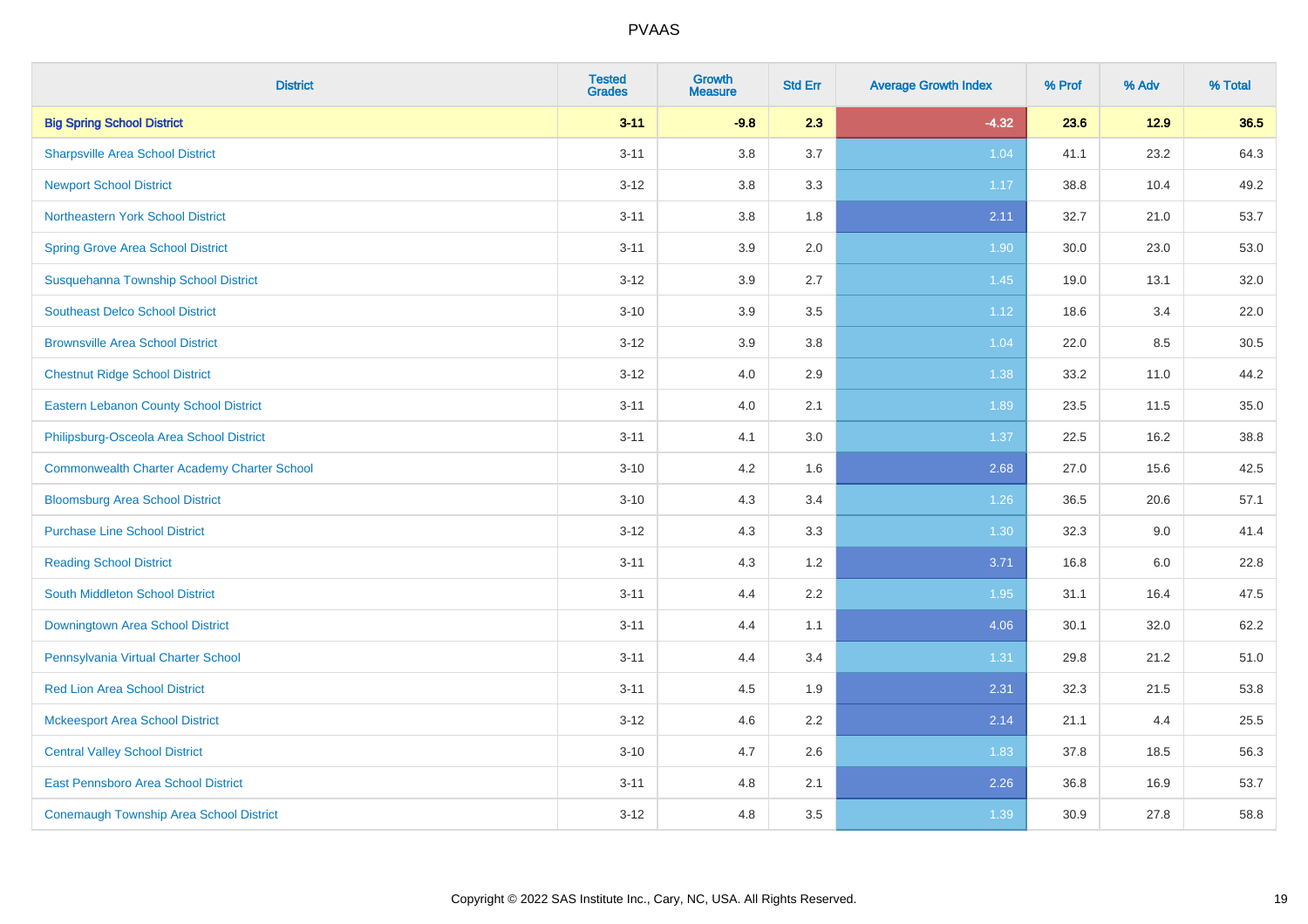| <b>District</b>                                | <b>Tested</b><br><b>Grades</b> | Growth<br><b>Measure</b> | <b>Std Err</b> | <b>Average Growth Index</b> | % Prof | % Adv  | % Total |
|------------------------------------------------|--------------------------------|--------------------------|----------------|-----------------------------|--------|--------|---------|
| <b>Big Spring School District</b>              | $3 - 11$                       | $-9.8$                   | 2.3            | $-4.32$                     | 23.6   | $12.9$ | 36.5    |
| <b>Wallingford-Swarthmore School District</b>  | $3 - 10$                       | 5.0                      | 2.2            | 2.25                        | 33.3   | 37.1   | 70.4    |
| Johnsonburg Area School District               | $3 - 11$                       | 5.0                      | 3.9            | 1.27                        | 35.5   | 11.8   | 47.4    |
| Aspira Bilingual Cyber Charter School          | $3 - 11$                       | 5.1                      | 5.8            | 0.87                        | 4.8    | 0.0    | 4.8     |
| Hope For Hyndman Charter School                | $3 - 11$                       | 5.1                      | 5.8            | 0.88                        | 14.3   | 7.1    | 21.4    |
| <b>Lower Dauphin School District</b>           | $3 - 11$                       | 5.3                      | 1.8            | 3.03                        | 30.6   | 26.8   | 57.5    |
| <b>Great Valley School District</b>            | $3 - 11$                       | 5.4                      | 2.0            | 2.77                        | 33.8   | 33.5   | 67.3    |
| <b>Galeton Area School District</b>            | $3 - 11$                       | 5.4                      | 5.4            | 1.01                        | 33.3   | 22.2   | 55.6    |
| <b>Pennsbury School District</b>               | $3 - 11$                       | 5.6                      | 1.3            | 4.38                        | 37.7   | 27.7   | 65.4    |
| <b>Crawford Central School District</b>        | $3 - 11$                       | 5.7                      | 2.1            | 2.71                        | 26.4   | 15.8   | 42.1    |
| <b>Wyalusing Area School District</b>          | $3 - 12$                       | 5.7                      | 3.2            | 1.78                        | 38.6   | 12.9   | 51.4    |
| <b>Upper Perkiomen School District</b>         | $3 - 11$                       | 5.7                      | 1.9            | 3.04                        | 25.4   | 19.9   | 45.4    |
| <b>Sayre Area School District</b>              | $3 - 11$                       | 5.8                      | 3.2            | 1.81                        | 30.3   | 21.0   | 51.3    |
| <b>Smethport Area School District</b>          | $3 - 12$                       | 5.8                      | 3.8            | 1.52                        | 24.6   | 20.0   | 44.6    |
| <b>Brandywine Heights Area School District</b> | $3 - 11$                       | 5.8                      | 2.6            | 2.27                        | 27.7   | 28.6   | 56.2    |
| <b>Halifax Area School District</b>            | $3 - 11$                       | 5.8                      | 3.5            | 1.64                        | 32.1   | 18.9   | 50.9    |
| <b>Salisbury Township School District</b>      | $3 - 11$                       | 5.8                      | 3.6            | 1.62                        | 24.4   | 12.6   | 37.0    |
| Huntingdon Area School District                | $3 - 11$                       | 5.8                      | 2.6            | 2.28                        | 27.8   | 17.4   | 45.2    |
| <b>Donegal School District</b>                 | $3 - 12$                       | 5.9                      | 2.2            | 2.72                        | 34.1   | 23.1   | 57.2    |
| Saint Marys Area School District               | $3 - 11$                       | $6.0\,$                  | 2.2            | 2.69                        | 35.4   | 18.3   | 53.7    |
| South Fayette Township School District         | $3 - 11$                       | 6.0                      | 1.8            | 3.33                        | 32.2   | 38.3   | 70.5    |
| <b>Hazleton Area School District</b>           | $3 - 11$                       | $6.0\,$                  | 1.6            | 3.85                        | 20.5   | 9.0    | 29.5    |
| <b>Penncrest School District</b>               | $3 - 11$                       | 6.0                      | 1.9            | 3.24                        | 31.1   | 16.9   | 48.0    |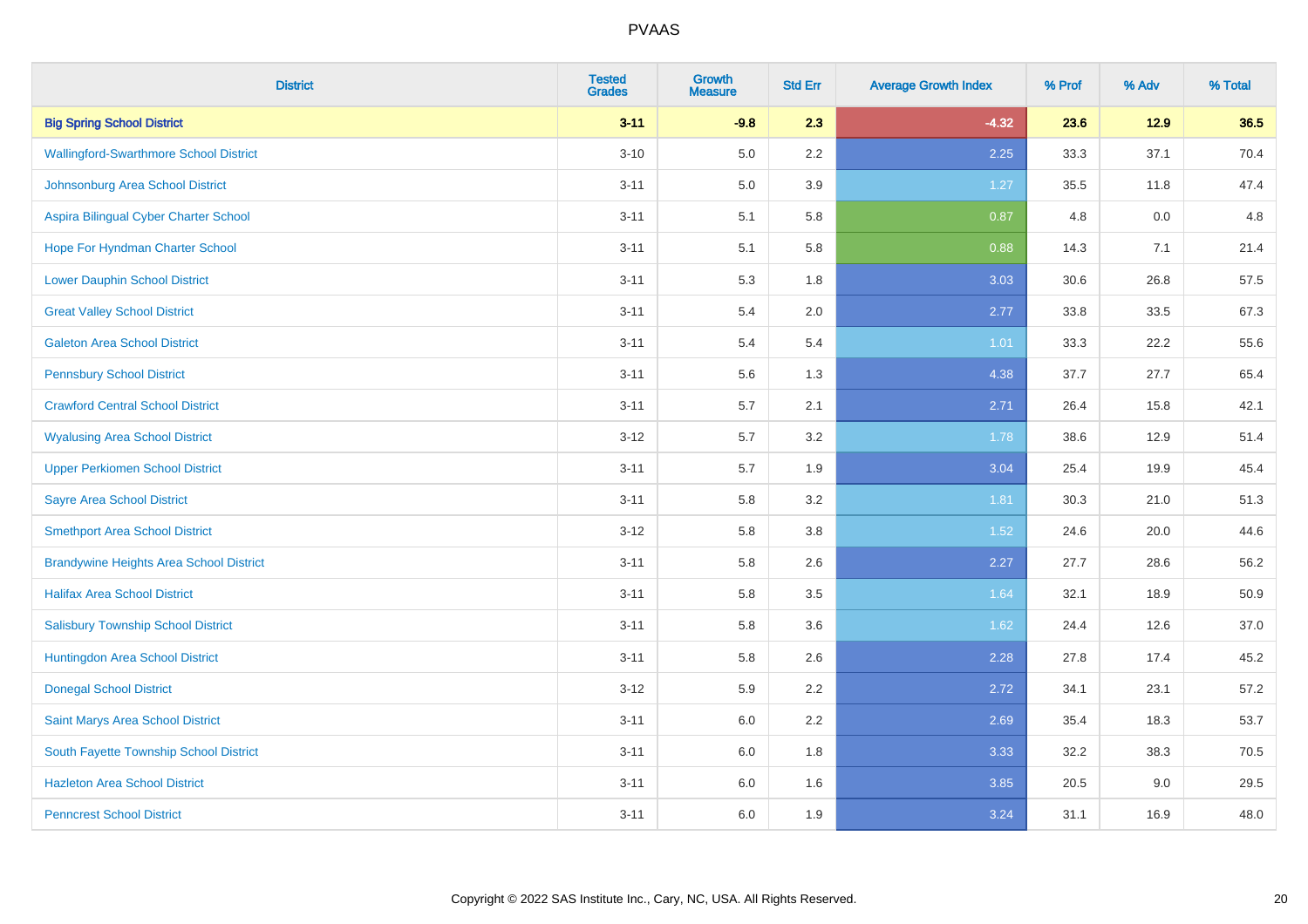| <b>District</b>                                | <b>Tested</b><br><b>Grades</b> | <b>Growth</b><br><b>Measure</b> | <b>Std Err</b> | <b>Average Growth Index</b> | % Prof | % Adv  | % Total |
|------------------------------------------------|--------------------------------|---------------------------------|----------------|-----------------------------|--------|--------|---------|
| <b>Big Spring School District</b>              | $3 - 11$                       | $-9.8$                          | 2.3            | $-4.32$                     | 23.6   | $12.9$ | 36.5    |
| <b>Multicultural Academy Charter School</b>    | $9 - 11$                       | 6.0                             | 3.4            | 1.77                        | 12.3   | 0.0    | 12.3    |
| Northern Lehigh School District                | $3 - 12$                       | 6.1                             | 2.5            | 2.42                        | 21.4   | 18.0   | 39.3    |
| <b>South Butler County School District</b>     | $3 - 10$                       | 6.3                             | 2.2            | 2.80                        | 37.8   | 19.2   | 57.0    |
| <b>United School District</b>                  | $3 - 11$                       | 6.3                             | 3.3            | 1.89                        | 38.8   | 16.3   | 55.0    |
| <b>Easton Area School District</b>             | $3 - 12$                       | 6.3                             | 1.3            | 4.91                        | 24.1   | 13.0   | 37.1    |
| <b>Bedford Area School District</b>            | $3 - 11$                       | 6.4                             | 2.4            | 2.68                        | 31.0   | 20.6   | 51.6    |
| People For People Charter School               | $3 - 12$                       | 6.4                             | 5.6            | 1.15                        | 2.4    | 0.0    | 2.4     |
| Tamaqua Area School District                   | $3 - 12$                       | 6.5                             | 2.4            | 2.72                        | 34.3   | 17.5   | 51.8    |
| <b>Port Allegany School District</b>           | $3 - 11$                       | 6.5                             | 3.7            | 1.74                        | 26.4   | 11.3   | 37.7    |
| 21st Century Cyber Charter School              | $6 - 12$                       | 6.6                             | 2.1            | 3.16                        | 29.0   | 21.8   | 50.8    |
| <b>Mars Area School District</b>               | $3 - 10$                       | 6.6                             | 1.9            | 3.45                        | 36.7   | 32.4   | 69.1    |
| <b>Mastery Charter School - Hardy Williams</b> | $3 - 11$                       | 6.6                             | 3.0            | 2.21                        | 24.7   | 1.2    | 25.9    |
| <b>Bellefonte Area School District</b>         | $3 - 11$                       | 6.7                             | 2.0            | 3.34                        | 28.8   | 21.5   | 50.2    |
| <b>Abington Heights School District</b>        | $3 - 11$                       | 6.7                             | 1.7            | 4.00                        | 33.8   | 31.7   | 65.5    |
| Pennsylvania Distance Learning Charter School  | $3 - 12$                       | 6.8                             | 3.4            | 1.99                        | 19.8   | 6.2    | 25.9    |
| <b>Northern Potter School District</b>         | $3-12$                         | 6.8                             | 4.6            | 1.48                        | 30.6   | 11.1   | 41.7    |
| Northern Tioga School District                 | $3-12$                         | 6.8                             | 2.6            | 2.64                        | 25.0   | 16.9   | 41.9    |
| <b>Brookville Area School District</b>         | $3 - 11$                       | 6.8                             | 3.1            | 2.19                        | 46.1   | 14.6   | 60.7    |
| <b>Ephrata Area School District</b>            | $3 - 11$                       | 6.8                             | 1.7            | 4.08                        | 31.6   | 17.1   | 48.8    |
| <b>Muncy School District</b>                   | $3 - 11$                       | 6.9                             | 3.3            | 2.12                        | 37.6   | 18.8   | 56.4    |
| <b>William Penn School District</b>            | $3 - 12$                       | 7.0                             | 1.9            | 3.61                        | 14.0   | 7.2    | 21.3    |
| <b>Bentworth School District</b>               | $3 - 11$                       | 7.0                             | 3.0            | 2.36                        | 26.6   | 17.0   | 43.6    |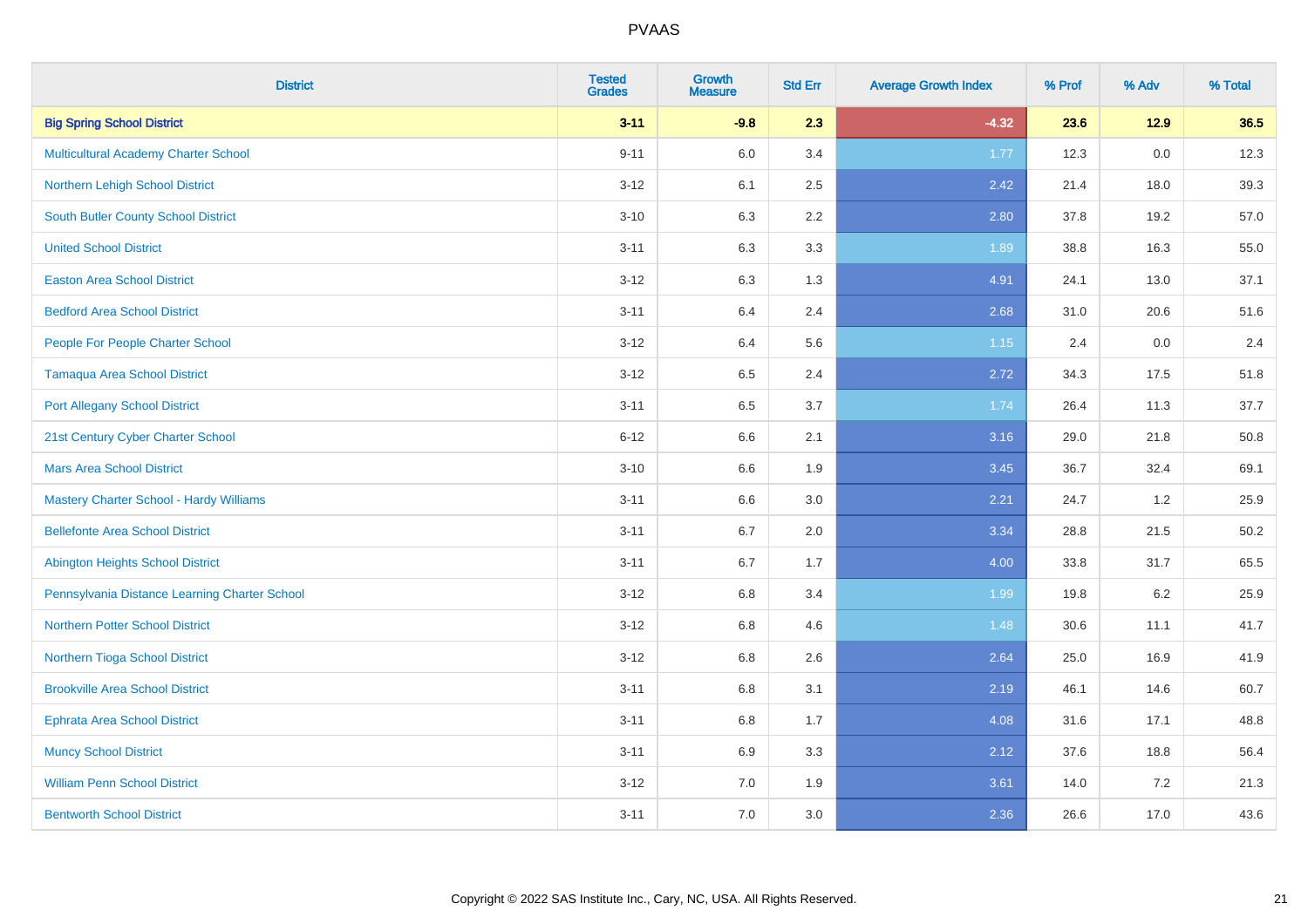| <b>District</b>                               | <b>Tested</b><br><b>Grades</b> | <b>Growth</b><br><b>Measure</b> | <b>Std Err</b> | <b>Average Growth Index</b> | % Prof | % Adv  | % Total |
|-----------------------------------------------|--------------------------------|---------------------------------|----------------|-----------------------------|--------|--------|---------|
| <b>Big Spring School District</b>             | $3 - 11$                       | $-9.8$                          | 2.3            | $-4.32$                     | 23.6   | $12.9$ | 36.5    |
| Leechburg Area School District                | $3 - 11$                       | 7.0                             | 3.9            | 1.79                        | 37.7   | 4.9    | 42.6    |
| <b>Penn Manor School District</b>             | $3 - 11$                       | 7.1                             | 1.5            | 4.82                        | 26.7   | 20.5   | 47.2    |
| <b>Elizabethtown Area School District</b>     | $3 - 12$                       | 7.1                             | 1.7            | 4.19                        | 36.4   | 27.6   | 64.0    |
| <b>Esperanza Cyber Charter School</b>         | $3 - 11$                       | 7.1                             | 6.1            | 1.15                        | 8.8    | 2.9    | 11.8    |
| <b>Conrad Weiser Area School District</b>     | $3 - 11$                       | 7.1                             | 2.1            | 3.34                        | 28.2   | 14.4   | 42.6    |
| Dr Robert Ketterer Charter School Inc         | $6 - 12$                       | 7.1                             | 4.3            | 1.66                        | 7.3    | 1.7    | 9.0     |
| <b>Dover Area School District</b>             | $3 - 12$                       | 7.1                             | 1.9            | 3.78                        | 33.0   | 18.7   | 51.7    |
| <b>Phoenixville Area School District</b>      | $3 - 11$                       | 7.3                             | 1.8            | 3.96                        | 32.3   | 27.6   | 59.8    |
| <b>York Suburban School District</b>          | $3 - 11$                       | 7.4                             | 2.1            | 3.55                        | 24.9   | 31.2   | 56.1    |
| <b>Pennridge School District</b>              | $3 - 10$                       | 7.4                             | 1.5            | 5.10                        | 32.0   | 27.6   | 59.6    |
| <b>Hampton Township School District</b>       | $3 - 11$                       | 7.4                             | 2.0            | 3.79                        | 37.9   | 39.2   | 77.0    |
| <b>Radnor Township School District</b>        | $3 - 12$                       | 7.5                             | 1.9            | 4.03                        | 33.0   | 38.3   | 71.3    |
| <b>Stroudsburg Area School District</b>       | $3 - 11$                       | 7.5                             | 1.6            | 4.70                        | 30.4   | 18.3   | 48.7    |
| <b>Bald Eagle Area School District</b>        | $3 - 11$                       | 7.6                             | 2.5            | 3.00                        | 31.6   | 15.6   | 47.3    |
| <b>Conewago Valley School District</b>        | $3 - 12$                       | 7.6                             | 1.7            | 4.46                        | 41.3   | 19.4   | 60.6    |
| <b>Avon Grove School District</b>             | $3 - 10$                       | 7.6                             | 1.4            | 5.29                        | 33.7   | 33.2   | 67.0    |
| Juniata County School District                | $3-12$                         | 7.7                             | 2.0            | 3.81                        | 22.9   | 18.9   | 41.8    |
| <b>Palisades School District</b>              | $3 - 11$                       | 7.7                             | 2.9            | 2.66                        | 27.8   | 20.3   | 48.1    |
| <b>Keystone School District</b>               | $3 - 11$                       | 7.8                             | 5.7            | 1.37                        | 35.0   | 45.0   | 80.0    |
| <b>Glendale School District</b>               | $3 - 10$                       | 7.9                             | 3.5            | 2.25                        | 42.6   | 9.3    | 51.8    |
| <b>Mastery Charter School - Thomas Campus</b> | $3 - 10$                       | 7.9                             | 5.7            | 1.39                        | 12.5   | 0.0    | 12.5    |
| Pennsylvania Leadership Charter School        | $3 - 11$                       | 8.0                             | 1.9            | 4.22                        | 33.1   | 27.8   | 60.9    |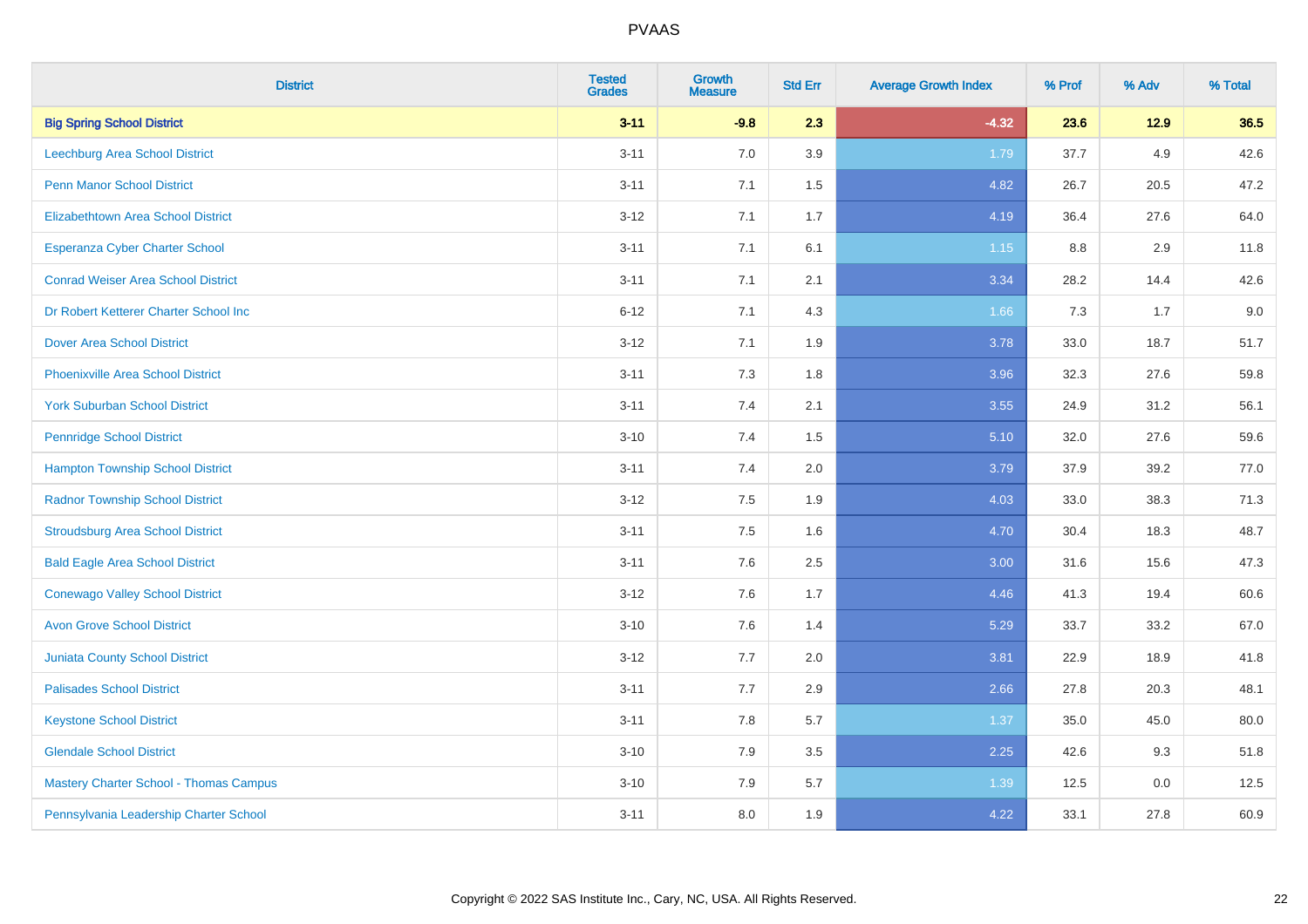| <b>District</b>                                | <b>Tested</b><br><b>Grades</b> | <b>Growth</b><br><b>Measure</b> | <b>Std Err</b> | <b>Average Growth Index</b> | % Prof | % Adv | % Total |
|------------------------------------------------|--------------------------------|---------------------------------|----------------|-----------------------------|--------|-------|---------|
| <b>Big Spring School District</b>              | $3 - 11$                       | $-9.8$                          | 2.3            | $-4.32$                     | 23.6   | 12.9  | 36.5    |
| <b>Dallas School District</b>                  | $3 - 11$                       | 8.1                             | 2.1            | 3.87                        | 32.4   | 22.4  | 54.8    |
| <b>Benton Area School District</b>             | $3 - 10$                       | 8.1                             | 4.0            | 2.01                        | 35.7   | 28.6  | 64.3    |
| <b>Cornwall-Lebanon School District</b>        | $3 - 11$                       | 8.2                             | 1.6            | 5.24                        | 28.0   | 20.5  | 48.6    |
| <b>Blue Ridge School District</b>              | $3 - 11$                       | 8.3                             | 3.7            | 2.24                        | 29.6   | 9.3   | 38.9    |
| <b>Fairview School District</b>                | $3 - 11$                       | 8.3                             | 2.4            | 3.43                        | 41.9   | 34.9  | 76.7    |
| <b>Canton Area School District</b>             | $3 - 11$                       | 8.4                             | 2.9            | 2.92                        | 13.8   | 23.0  | 36.8    |
| Northern York County School District           | $3 - 11$                       | 8.4                             | 1.8            | 4.63                        | 24.3   | 23.1  | 47.4    |
| <b>Neshaminy School District</b>               | $3 - 11$                       | 8.6                             | 1.3            | 6.56                        | 31.3   | 23.9  | 55.2    |
| Oil City Area School District                  | $3 - 11$                       | 8.6                             | 2.4            | 3.56                        | 29.1   | 13.1  | 42.2    |
| <b>West Allegheny School District</b>          | $3-12$                         | 8.6                             | 2.0            | 4.34                        | 37.3   | 27.2  | 64.5    |
| <b>Lower Moreland Township School District</b> | $3 - 11$                       | 8.7                             | 2.0            | 4.35                        | 38.2   | 33.2  | 71.4    |
| <b>Tredyffrin-Easttown School District</b>     | $3 - 10$                       | 8.7                             | 2.4            | 3.57                        | 35.2   | 35.8  | 71.0    |
| <b>Homer-Center School District</b>            | $3 - 11$                       | 8.8                             | 3.5            | 2.53                        | 38.0   | 17.7  | 55.8    |
| <b>Kane Area School District</b>               | $3 - 10$                       | 8.8                             | 2.9            | 3.07                        | 31.4   | 19.8  | 51.2    |
| <b>Wallenpaupack Area School District</b>      | $3 - 11$                       | $8.8\,$                         | 2.1            | 4.28                        | 28.5   | 18.9  | 47.4    |
| <b>East Penn School District</b>               | $3 - 11$                       | 8.9                             | 1.2            | 7.61                        | 32.8   | 26.4  | 59.2    |
| <b>Spring Cove School District</b>             | $3 - 11$                       | 9.1                             | 2.4            | 3.77                        | 31.8   | 25.4  | 57.1    |
| <b>Millcreek Township School District</b>      | $3 - 11$                       | 9.1                             | 1.4            | 6.61                        | 34.5   | 30.1  | 64.6    |
| <b>Pine-Richland School District</b>           | $3 - 11$                       | 9.3                             | 1.7            | 5.56                        | 42.3   | 35.8  | 78.1    |
| <b>Valley View School District</b>             | $3 - 11$                       | 9.3                             | 2.2            | 4.18                        | 26.6   | 23.1  | 49.7    |
| <b>Kutztown Area School District</b>           | $3-12$                         | 9.3                             | 2.8            | 3.34                        | 38.5   | 14.6  | 53.2    |
| <b>Apollo-Ridge School District</b>            | $3 - 12$                       | 9.5                             | 3.0            | 3.23                        | 34.0   | 9.4   | 43.4    |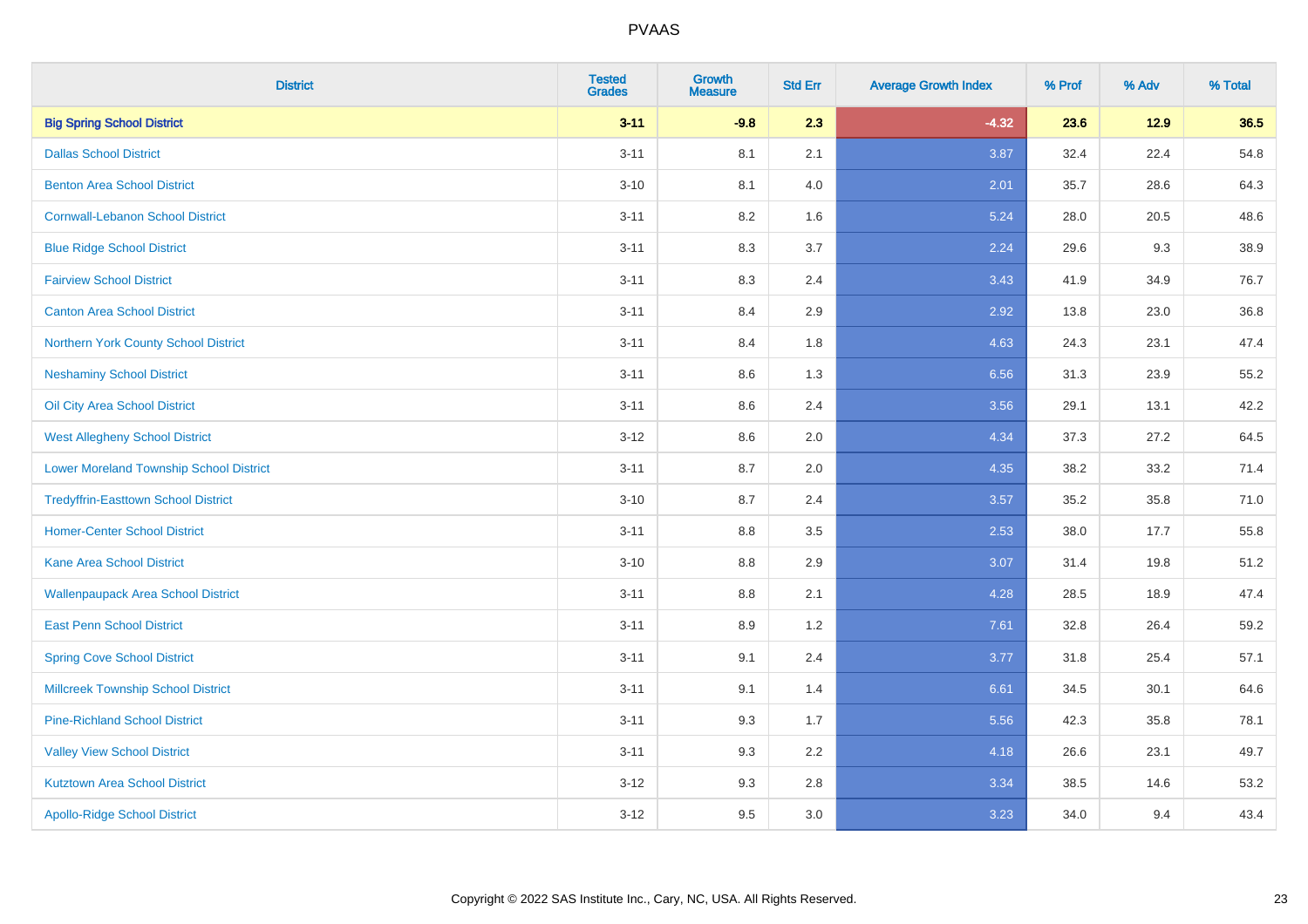| <b>District</b>                          | <b>Tested</b><br><b>Grades</b> | <b>Growth</b><br><b>Measure</b> | <b>Std Err</b> | <b>Average Growth Index</b> | % Prof | % Adv  | % Total |
|------------------------------------------|--------------------------------|---------------------------------|----------------|-----------------------------|--------|--------|---------|
| <b>Big Spring School District</b>        | $3 - 11$                       | $-9.8$                          | 2.3            | $-4.32$                     | 23.6   | $12.9$ | 36.5    |
| <b>Avon Grove Charter School</b>         | $3 - 11$                       | 9.8                             | 3.1            | 3.18                        | 32.4   | 26.0   | 58.4    |
| <b>Armstrong School District</b>         | $3 - 11$                       | 9.8                             | 1.6            | 6.22                        | 32.8   | 24.6   | 57.4    |
| <b>Oswayo Valley School District</b>     | $3 - 12$                       | 9.9                             | 5.1            | 1.93                        | 26.5   | 44.1   | 70.6    |
| <b>Fleetwood Area School District</b>    | $3 - 10$                       | 10.4                            | 2.0            | 5.19                        | 31.7   | 25.8   | 57.5    |
| <b>Warrior Run School District</b>       | $3 - 11$                       | 10.5                            | 2.7            | 3.86                        | 34.1   | 16.8   | 50.9    |
| <b>Manheim Township School District</b>  | $3 - 12$                       | 10.9                            | 1.5            | 7.51                        | 30.9   | 31.0   | 61.9    |
| <b>Methacton School District</b>         | $3 - 11$                       | 11.0                            | 1.6            | 6.94                        | 36.0   | 33.6   | 69.6    |
| <b>West Perry School District</b>        | $3 - 11$                       | 11.0                            | 2.3            | 4.76                        | 26.9   | 20.5   | 47.4    |
| Lampeter-Strasburg School District       | $3 - 12$                       | 11.0                            | 1.9            | 5.69                        | 35.4   | 32.3   | 67.7    |
| Wilmington Area School District          | $3 - 11$                       | 11.1                            | 3.3            | 3.37                        | 29.8   | 26.2   | 56.0    |
| <b>Belle Vernon Area School District</b> | $3 - 11$                       | 11.1                            | 2.3            | 4.88                        | 31.6   | 25.4   | 57.1    |
| <b>Steel Valley School District</b>      | $3 - 11$                       | 11.1                            | 3.3            | 3.33                        | 34.8   | 10.1   | 44.9    |
| <b>Upper Darby School District</b>       | $3-12$                         | 11.2                            | 1.4            | 8.28                        | 23.8   | 11.8   | 35.6    |
| <b>Greenwood School District</b>         | $3 - 11$                       | 11.3                            | 3.6            | 3.14                        | 31.2   | 32.8   | 63.9    |
| <b>Franklin Regional School District</b> | $3 - 11$                       | 11.3                            | 1.8            | 6.13                        | 30.0   | 35.0   | 65.0    |
| <b>Lehighton Area School District</b>    | $3 - 11$                       | 11.4                            | 2.4            | 4.84                        | 30.5   | 24.9   | 55.3    |
| <b>Line Mountain School District</b>     | $3 - 11$                       | 11.7                            | 3.9            | 3.01                        | 40.4   | 42.3   | 82.7    |
| <b>Whitehall-Coplay School District</b>  | $3 - 11$                       | 11.8                            | 1.7            | 7.06                        | 32.3   | 21.7   | 54.0    |
| <b>Indiana Area School District</b>      | $3 - 11$                       | 12.0                            | 2.0            | 5.98                        | 30.0   | 30.4   | 60.3    |
| <b>Blue Mountain School District</b>     | $3 - 10$                       | 12.2                            | 2.1            | 5.81                        | 30.7   | 26.1   | 56.8    |
| <b>Quaker Valley School District</b>     | $3 - 11$                       | 12.2                            | 2.5            | 4.90                        | 39.5   | 26.4   | 65.9    |
| <b>Montrose Area School District</b>     | $3 - 10$                       | 12.3                            | 2.8            | 4.41                        | 37.8   | 28.9   | 66.7    |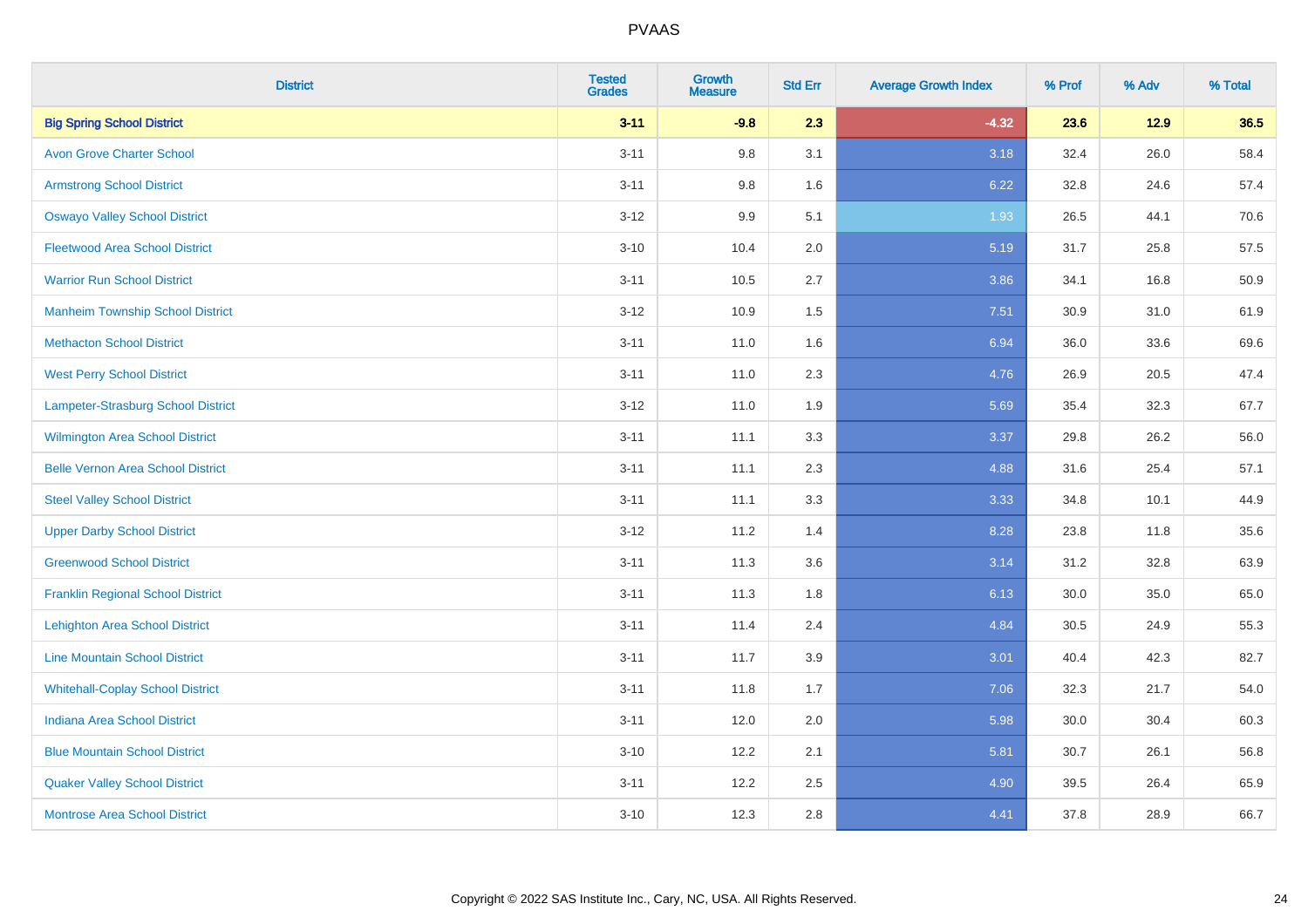| <b>District</b>                                 | <b>Tested</b><br><b>Grades</b> | Growth<br><b>Measure</b> | <b>Std Err</b> | <b>Average Growth Index</b> | % Prof | % Adv  | % Total |
|-------------------------------------------------|--------------------------------|--------------------------|----------------|-----------------------------|--------|--------|---------|
| <b>Big Spring School District</b>               | $3 - 11$                       | $-9.8$                   | 2.3            | $-4.32$                     | 23.6   | $12.9$ | 36.5    |
| <b>Mifflin County School District</b>           | $3 - 11$                       | 12.3                     | 1.6            | 7.69                        | 35.1   | 15.1   | 50.3    |
| <b>Cocalico School District</b>                 | $3 - 11$                       | 12.3                     | 1.9            | 6.48                        | 28.2   | 32.3   | 60.5    |
| Allegheny-Clarion Valley School District        | $3 - 10$                       | 12.3                     | 4.1            | 3.03                        | 33.3   | 19.0   | 52.4    |
| <b>Manheim Central School District</b>          | $3 - 11$                       | 12.8                     | 2.0            | 6.52                        | 27.8   | 35.4   | 63.2    |
| Pen Argyl Area School District                  | $3 - 12$                       | 12.8                     | 2.5            | 5.10                        | 28.5   | 23.8   | 52.3    |
| <b>Central York School District</b>             | $3-12$                         | 12.9                     | 1.5            | 8.64                        | 31.4   | 24.1   | 55.5    |
| <b>Laurel School District</b>                   | $3 - 11$                       | 13.0                     | 3.1            | 4.19                        | 30.3   | 15.7   | 46.1    |
| North Pocono School District                    | $3 - 11$                       | 13.1                     | 3.7            | 3.54                        | 31.4   | 33.3   | 64.7    |
| <b>Maritime Academy Charter School</b>          | $3 - 10$                       | 13.2                     | 3.1            | 4.29                        | 24.0   | 1.3    | 25.3    |
| <b>Lakeland School District</b>                 | $3 - 11$                       | 13.3                     | 2.8            | 4.80                        | 22.2   | 21.2   | 43.4    |
| <b>Tuscarora School District</b>                | $3 - 11$                       | 13.4                     | 2.2            | 6.20                        | 37.1   | 26.3   | 63.4    |
| <b>Hempfield School District</b>                | $3 - 11$                       | 13.4                     | 1.3            | 10.53                       | 29.9   | 36.8   | 66.7    |
| <b>Harbor Creek School District</b>             | $3 - 11$                       | 13.4                     | 2.3            | 5.80                        | 34.5   | 40.7   | 75.2    |
| <b>Council Rock School District</b>             | $3 - 11$                       | 13.5                     | 1.1            | 12.27                       | 32.0   | 35.4   | 67.4    |
| <b>Iroquois School District</b>                 | $3 - 11$                       | 13.6                     | 2.8            | 4.83                        | 33.3   | 16.0   | 49.4    |
| <b>Upper Saint Clair School District</b>        | $3 - 11$                       | 13.8                     | 1.8            | 7.86                        | 32.2   | 44.5   | 76.7    |
| <b>Upper Merion Area School District</b>        | $3 - 11$                       | 14.0                     | 2.0            | 7.15                        | 34.4   | 32.6   | 67.0    |
| <b>Hermitage School District</b>                | $3 - 12$                       | 14.0                     | 2.5            | 5.59                        | 34.0   | 27.0   | 61.0    |
| <b>Peters Township School District</b>          | $3 - 11$                       | 14.1                     | 1.7            | 8.16                        | 35.2   | 41.6   | 76.8    |
| Penns Valley Area School District               | $3 - 12$                       | 14.1                     | 2.6            | 5.33                        | 29.6   | 23.3   | 52.9    |
| Capital Area School for the Arts Charter School | $9 - 11$                       | 14.2                     | 4.5            | 3.13                        | 27.5   | 30.0   | 57.5    |
| <b>Agora Cyber Charter School</b>               | $3 - 11$                       | 14.6                     | 2.4            | 6.03                        | 24.7   | 19.5   | 44.2    |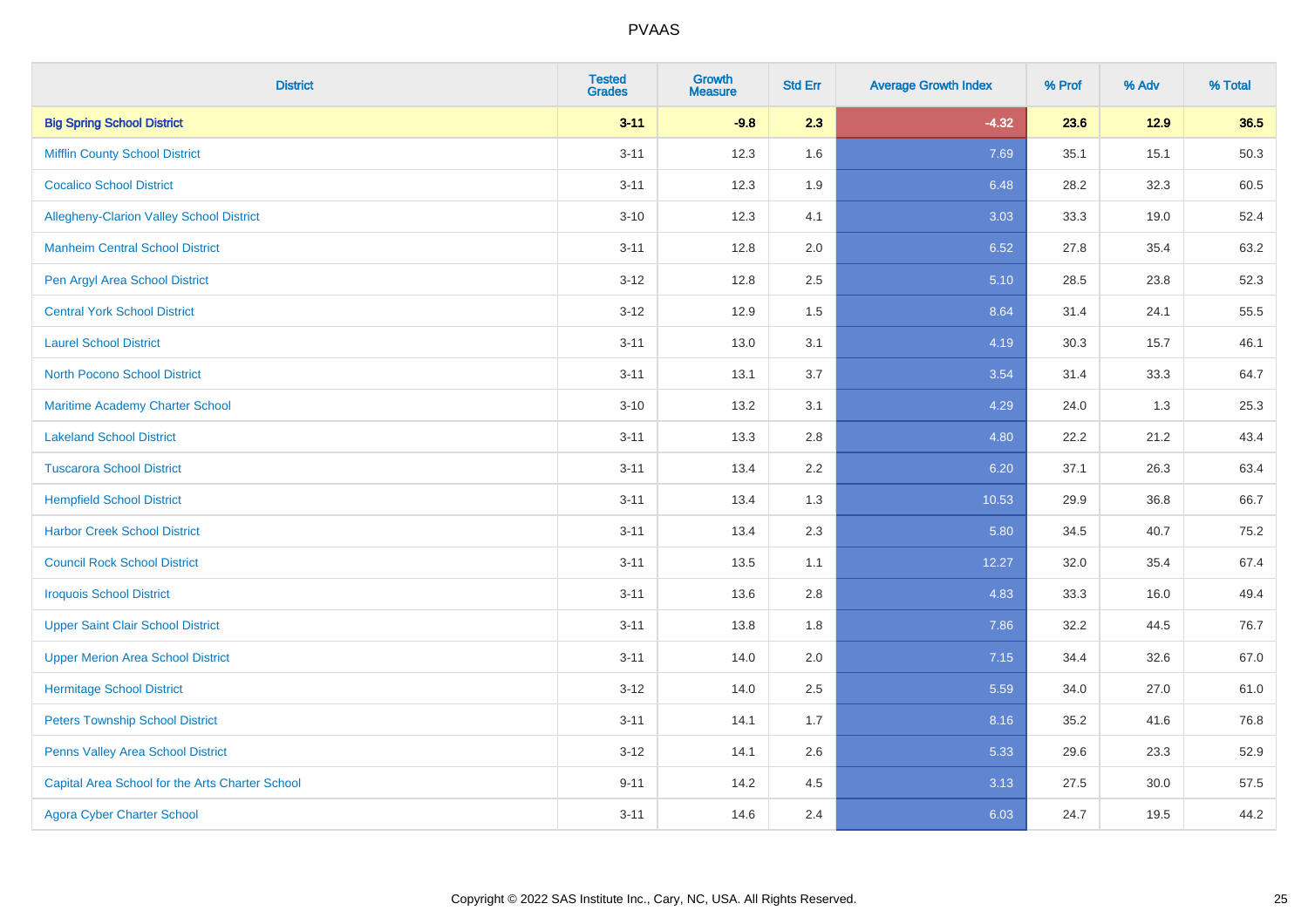| <b>District</b>                               | <b>Tested</b><br><b>Grades</b> | <b>Growth</b><br><b>Measure</b> | <b>Std Err</b> | <b>Average Growth Index</b> | % Prof | % Adv  | % Total |
|-----------------------------------------------|--------------------------------|---------------------------------|----------------|-----------------------------|--------|--------|---------|
| <b>Big Spring School District</b>             | $3 - 11$                       | $-9.8$                          | 2.3            | $-4.32$                     | 23.6   | $12.9$ | 36.5    |
| <b>Coudersport Area School District</b>       | $3 - 11$                       | 14.8                            | 3.4            | 4.33                        | 34.7   | 28.0   | 62.7    |
| Lake-Lehman School District                   | $3 - 11$                       | 14.9                            | 2.8            | 5.34                        | 25.8   | 22.5   | 48.3    |
| <b>Southern York County School District</b>   | $3 - 11$                       | 15.5                            | 1.8            | 8.48                        | 37.6   | 29.2   | 66.8    |
| <b>Central Bucks School District</b>          | $3 - 11$                       | 15.5                            | 0.9            | 17.94                       | 34.8   | 41.4   | 76.2    |
| <b>Delaware Valley School District</b>        | $3 - 11$                       | 15.7                            | 1.6            | 9.62                        | 36.7   | 32.1   | 68.8    |
| <b>Punxsutawney Area School District</b>      | $3 - 11$                       | 15.8                            | 2.7            | 5.83                        | 18.6   | 29.0   | 47.6    |
| <b>Unionville-Chadds Ford School District</b> | $3 - 11$                       | 15.8                            | 1.7            | 9.12                        | 31.2   | 48.0   | 79.2    |
| Palmyra Area School District                  | $3 - 11$                       | 16.2                            | 1.8            | 9.02                        | 38.8   | 34.0   | 72.8    |
| <b>Upper Dauphin Area School District</b>     | $3 - 11$                       | 16.5                            | 5.1            | 3.26                        | 37.5   | 26.8   | 64.3    |
| <b>Spring-Ford Area School District</b>       | $3 - 11$                       | 16.6                            | 1.2            | 14.02                       | 30.4   | 45.3   | 75.7    |
| <b>West Branch Area School District</b>       | $3 - 11$                       | 17.0                            | 3.3            | 5.20                        | 47.1   | 19.1   | 66.2    |
| North Penn School District                    | $3 - 11$                       | 17.6                            | 1.0            | 17.53                       | 30.8   | 35.7   | 66.4    |
| <b>Fox Chapel Area School District</b>        | $3 - 11$                       | 17.6                            | 1.9            | 9.47                        | 22.9   | 52.0   | 74.9    |
| <b>Pequea Valley School District</b>          | $3 - 11$                       | 18.0                            | 3.1            | 5.74                        | 29.2   | 37.5   | 66.7    |
| North Allegheny School District               | $3 - 11$                       | 18.0                            | 1.3            | 14.25                       | 30.5   | 42.9   | 73.4    |
| <b>Danville Area School District</b>          | $3 - 11$                       | 18.4                            | 2.6            | 7.19                        | 32.0   | 46.1   | 78.1    |
| <b>Souderton Area School District</b>         | $3 - 11$                       | 18.5                            | 1.4            | 12.86                       | 39.2   | 31.2   | 70.4    |
| <b>Cumberland Valley School District</b>      | $3 - 12$                       | 18.6                            | 1.2            | 15.79                       | 31.3   | 39.2   | 70.5    |
| <b>Lower Merion School District</b>           | $3 - 11$                       | 18.9                            | 1.2            | 15.42                       | 29.4   | 48.6   | 78.0    |
| <b>Saucon Valley School District</b>          | $3 - 11$                       | 18.9                            | 2.2            | 8.48                        | 26.0   | 39.6   | 65.6    |
| <b>Berlin Brothersvalley School District</b>  | $3 - 11$                       | 19.6                            | 4.0            | 4.93                        | 28.3   | 41.3   | 69.6    |
| <b>Dallastown Area School District</b>        | $3 - 11$                       | 19.9                            | 1.4            | 14.14                       | 36.8   | 34.2   | 71.0    |